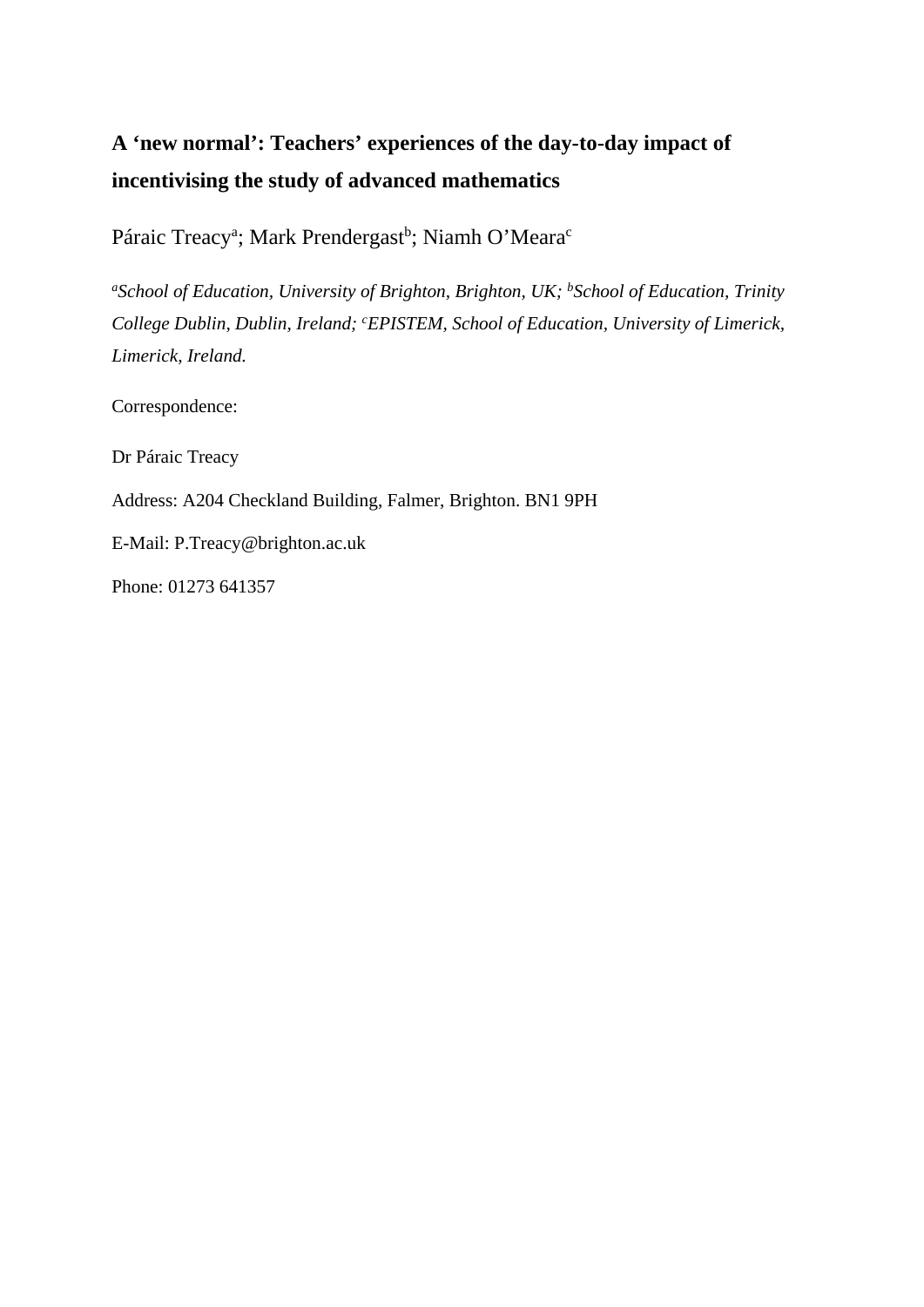# **A 'new normal': Teachers' experiences of the day-to-day impact of incentivising the study of advanced mathematics**

This article examines teachers' perspectives of the impact in the classroom of a novel approach to boosting participation in upper secondary (Senior Cycle) mathematics in Ireland at the most advanced level (Higher Level). This approach, termed the Bonus Points Initiative (BPI), is an incentive which has coincided with a gradual increase from 16% to 31.5% in the proportion of student cohorts opting to complete Higher Level Senior Cycle mathematics studies in Ireland between 2012 and 2018. Qualitative and quantitative data for this study was gathered through questionnaire responses from 266 teachers of Higher Level Senior Cycle mathematics across Ireland. Data analysis led to the identification of a number of emerging challenges for teachers, mainly due to widening ranges of attainment in their classrooms. These challenges include addition to workloads, worries that higher attaining students are being neglected, pressure to cover the syllabus, and concerns with regards to pace of instruction.

Keywords: advanced secondary mathematics; incentives; classroom practice; mathematics participation.

## **Introduction**

Improving mathematics participation and achievement at upper secondary level is an area of considerable focus amongst education systems worldwide (Hodgen, Marks, & Pepper, 2013; Noyes and Adkins, 2016). Deficits in the numbers of students completing secondary education with the skills in STEM subjects (Science, Technology, Engineering, and Mathematics) desired by employers have been highlighted as causes for concern in Western nations (The Royal Society, 2014; Hine, 2019). In Ireland, similar concerns have been raised in relation to the mathematical skills and knowledge demonstrated by students upon completion of secondary education and entry into third level education (Department of Education and Skills, 2017; Treacy, Faulkner & Prendergast 2016). In response, the Department of Education and Skills (DES) have set out the goal that the country will become a leader in Europe with regards to developing and deploying STEM talent (Department of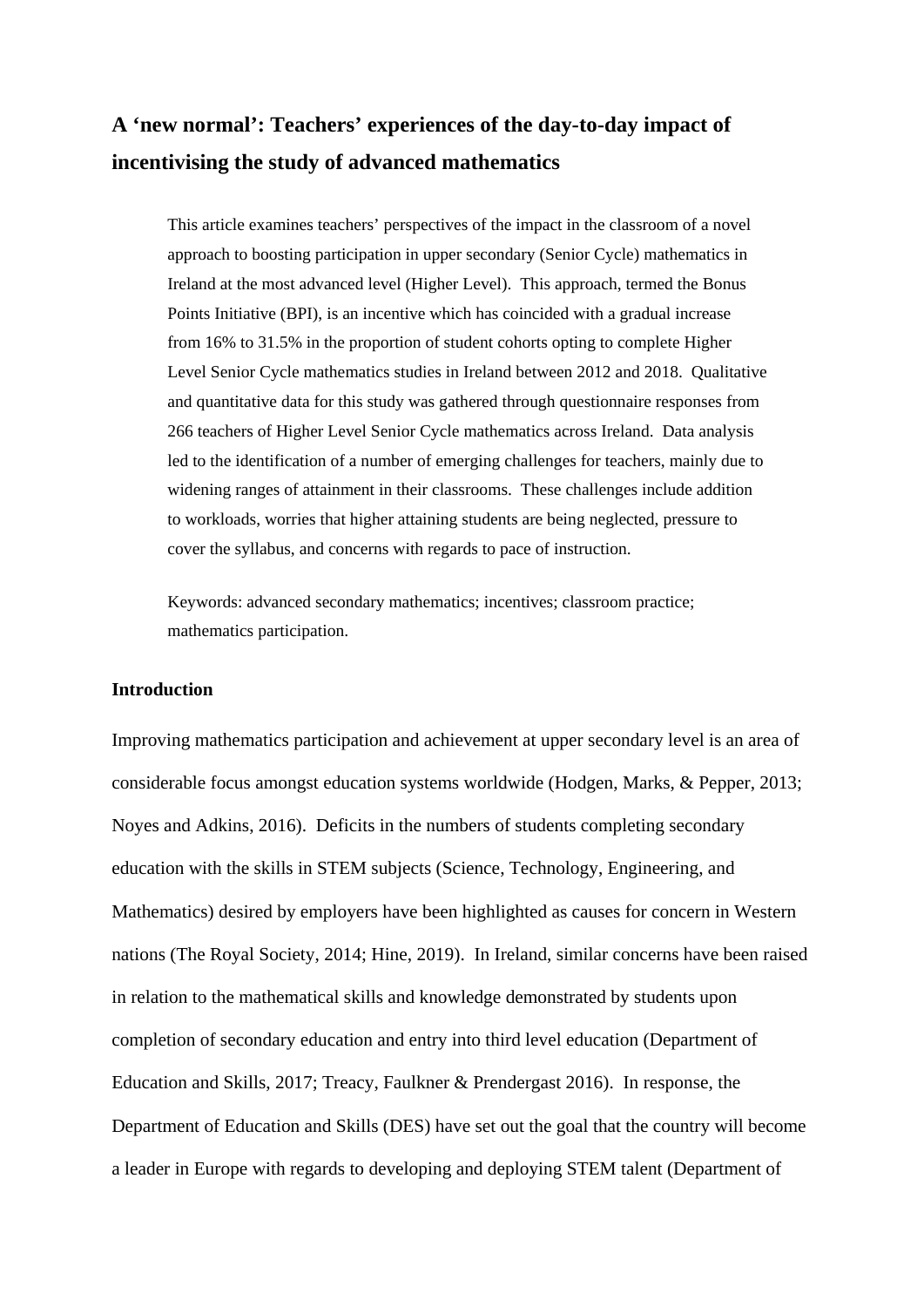Education and Skills, 2017). The means by which the education system in Ireland has worked and continues to work towards this goal are a combination of typical and somewhat novel strategies; the provision and subsequent impact of which may hold important lessons for the international mathematics education community. Key changes made include a significant revision of the curricula for mathematics at secondary level and the introduction of an incentive to study advanced mathematics at upper secondary level. While the former is a typical adjustment made by many education systems (Noyes, Wake, & Drake, 2011; Schoenfeld, 2004), the latter initiative is novel and will be the focus of this article. The impact that this incentive to study advanced mathematics at upper secondary level has had on the goal of improving mathematics participation and achievement at this level will be discussed. Particular focus will be placed on the impact of this incentive on teachers and their experiences in upper secondary mathematics classrooms in Ireland.

#### **Context**

Secondary mathematics education in Ireland has been subject to significant change in the past decade. New curricula have been introduced at Junior Cycle (initial three years of secondary education, ages 12-15) and Senior Cycle (final two years of secondary education, typically ages 16-18). These curricula, gradually phased in from 2010 onwards, placed greater emphasis on problem solving and real world applications of mathematics (Department of Education and Skills, 2010). This was a significant shift away from the previous curricula which emphasised procedural fluency and had remained largely unchanged since the 1960s (Oldham, 2001). It was argued that this shift would challenge pupils to apply their understanding in different contexts thus enhancing their depth of understanding, rather than applying procedures without understanding which was a concern raised regularly in relation to the previous curricula (NCCA 2012). Enhanced focus has been placed on the study of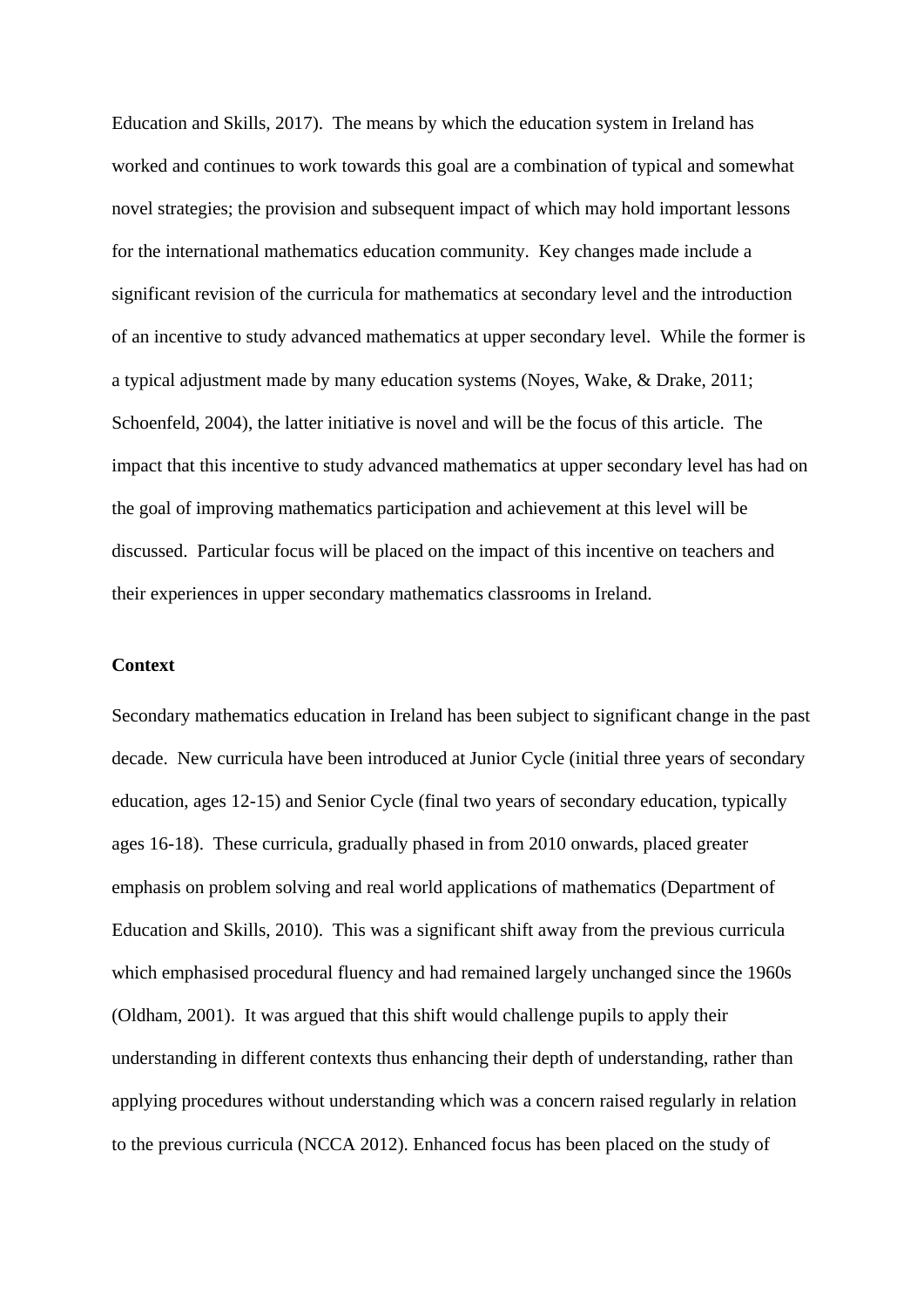statistics and probability at Senior Cycle, whilst topics such as vectors and matrices have been excluded from the new curriculum (NCCA, 2012).

The manner in which students are assessed upon completion of their Junior Cycle and Senior Cycle studies continues to be in the form of high-stakes summative examinations which account for 100% of the final grade awarded to each student. The content of the Leaving Certificate mathematics examination – the terminal examination for Senior Cycle students – changed gradually between 2012 and 2014 as elements of the new curriculum were phased in each year. Similarly, the content of the Junior Certificate mathematics examination – the terminal examination for Junior Cycle students – changed gradually between 2013 and 2015.

Participation in upper secondary mathematics is a challenge for education systems in nations such as the UK and others across the EU (Caprile, Palmén, Sanz, & Dente, 2015; Hillman, 2014; Noyes and Adkins, 2016; Smith, 2017), however this is not the case in Ireland. Even though mathematics is not strictly a compulsory subject for the Leaving Certificate examinations, it is treated as such by schools due to the fact that it is a gatekeeper for the vast majority of third-level courses. Thus, studying mathematics for Senior Cycle is typically expected of all students. This is reflected in the proportion of Leaving Certificate candidates completing mathematics examinations each year (e.g. 97% in 2016 and 99% in 2017) at one of three levels – Higher, Ordinary, and Foundation (State Examinations Commission, 2018). It must also be noted that, even though there are some alternative routes, the Leaving Certificate examinations route is by far the most popular for students completing state examinations at this level of education as it typically accounts for approximately 94% of all candidates completing state examinations at this level of education each year.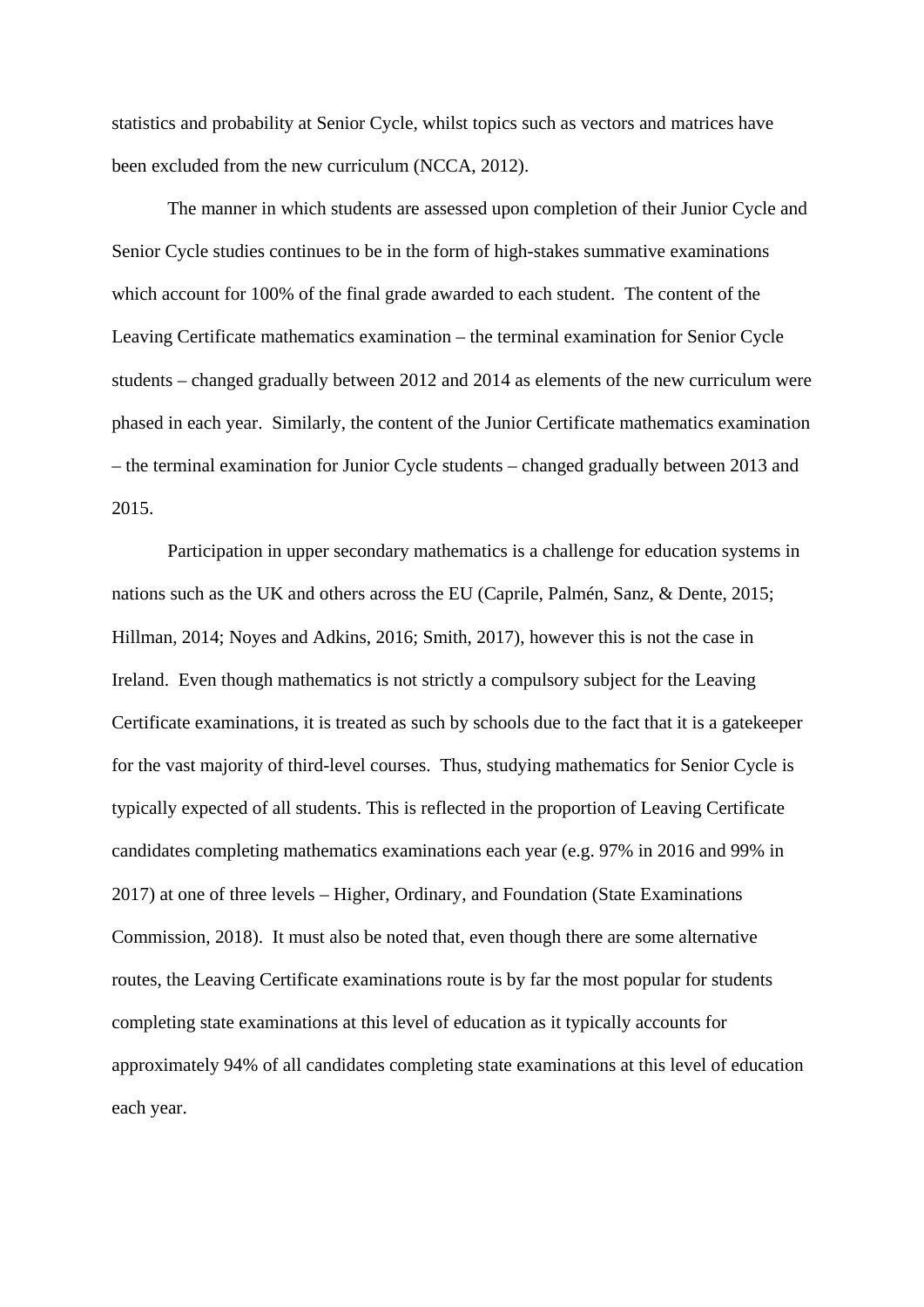Given that the uptake in mathematics study for Senior Cycle does not present a significant challenge, increasing the number of students studying mathematics at the most advanced level (Higher Level) would be one potential strategy to make improvements in overall mathematics performance amongst cohorts completing the Leaving Certificate examinations. This was the motivation for a significant policy change in 2012 which accompanied the aforementioned curriculum change – the introduction of the Bonus Points Initiative (BPI).

# **Bonus Points Initiative**

The number of points achieved by a student in their Leaving Certificate examinations is a significant factor in determining the third level courses to which they may be admitted. The maximum number of points achievable in the Leaving Certificate examinations is 625. Students are awarded a certain number of points based on the grade achieved in a given Leaving Certificate examination (see Table 1). A student's Leaving Certificate points total is determined by tallying the points achieved in a maximum of six subjects. These points totals, along with minimum entry requirements, play a significant role in determining whether a student gains entry into their preferred course in Higher Education Institutions in Ireland.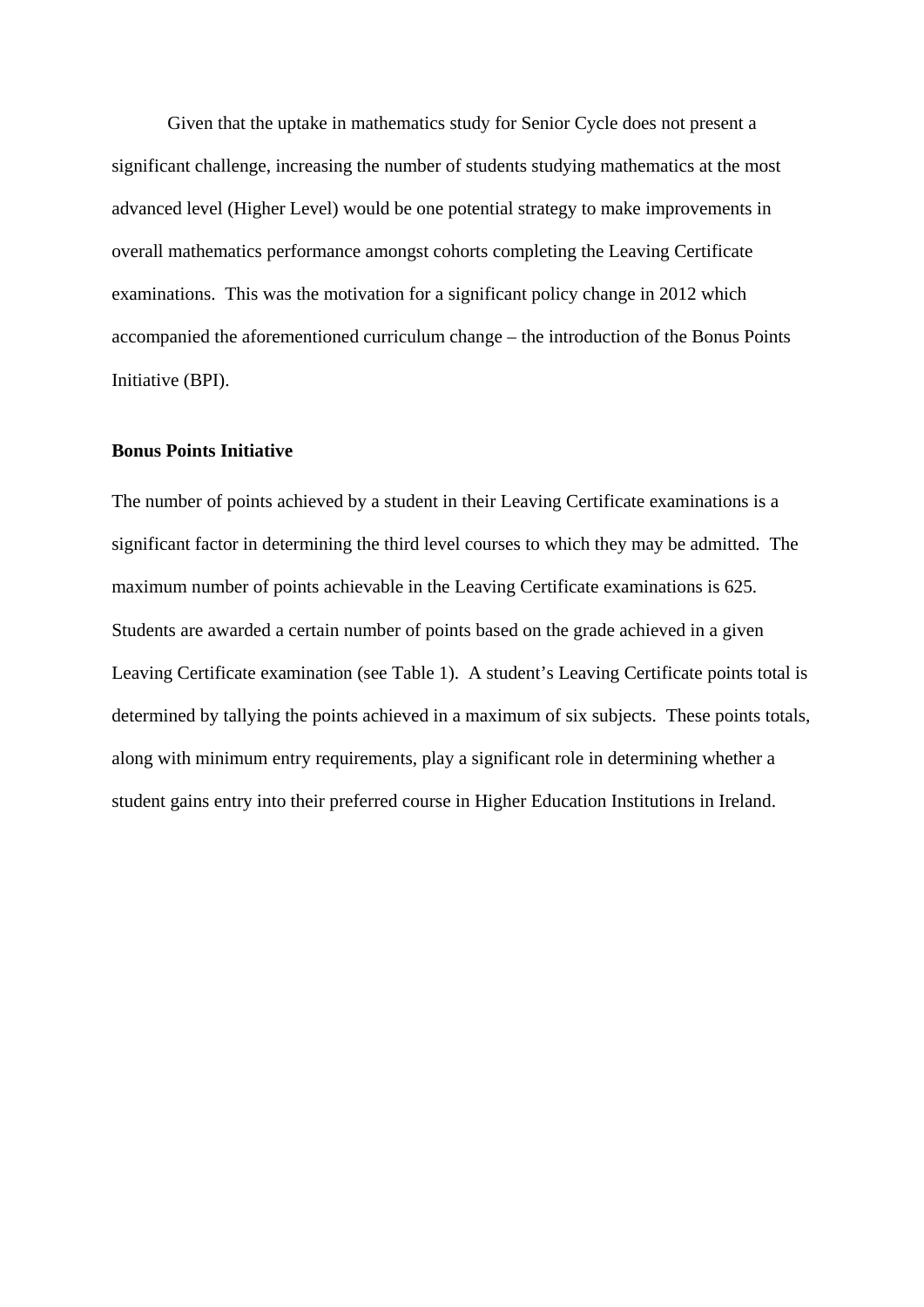| <b>Overall</b><br><b>Examination</b><br><b>Score</b> | <b>Higher</b><br><b>Level Grade</b> | <b>Points</b> | Ordinary<br><b>Level Grade</b> | <b>Points</b>  |
|------------------------------------------------------|-------------------------------------|---------------|--------------------------------|----------------|
| $90\% - 100\%$                                       | H1                                  | 100           | O <sub>1</sub>                 | 56             |
| 80% - 89%                                            | H2                                  | 88            | O <sub>2</sub>                 | 46             |
| 70% - 79%                                            | H <sub>3</sub>                      | 77            | O <sub>3</sub>                 | 37             |
| $60\% - 69\%$                                        | H <sub>4</sub>                      | 66            | <b>O4</b>                      | 28             |
| 50% - 59%                                            | H <sub>5</sub>                      | 56            | O <sub>5</sub>                 | 20             |
| 40% - 49%                                            | H <sub>6</sub>                      | 46            | O <sub>6</sub>                 | 12             |
| 30% - 39%                                            | H7                                  | 37            | O <sub>7</sub>                 | $\overline{0}$ |
| $0\% - 29\%$                                         | H <sub>8</sub>                      | $\theta$      | O <sub>8</sub>                 | $\Omega$       |

Table 1. Points awarded for grades achieved in Leaving Certificate examinations.

The Bonus Points Initiative (BPI) was put into practice for the 2012 Leaving Certificate examinations and has been in place since. Students who achieve at least a passing grade ( $\geq$  40%) in their Higher Level Leaving Certificate mathematics examination are awarded 25 points in addition to the points they achieve for their given grade (see Table 1) (Central Applications Office, n.d.). For example, a student achieving a grade H6 would be awarded 46 points for that grade plus 25 points through the BPI, thus resulting in a total of 71 points. Bonus points are not awarded for grades H7 or H8. Students can, with the BPI in place, achieve a maximum 125 points in mathematics compared to a maximum of 100 points in all other subjects within the Leaving Certificate examinations.

The motivation for the provision of the BPI is to encourage more students to opt to study mathematics at Higher Level for Senior Cycle during their secondary education (Treacy, 2018). This also aligns with key objectives outlined by the Department of Education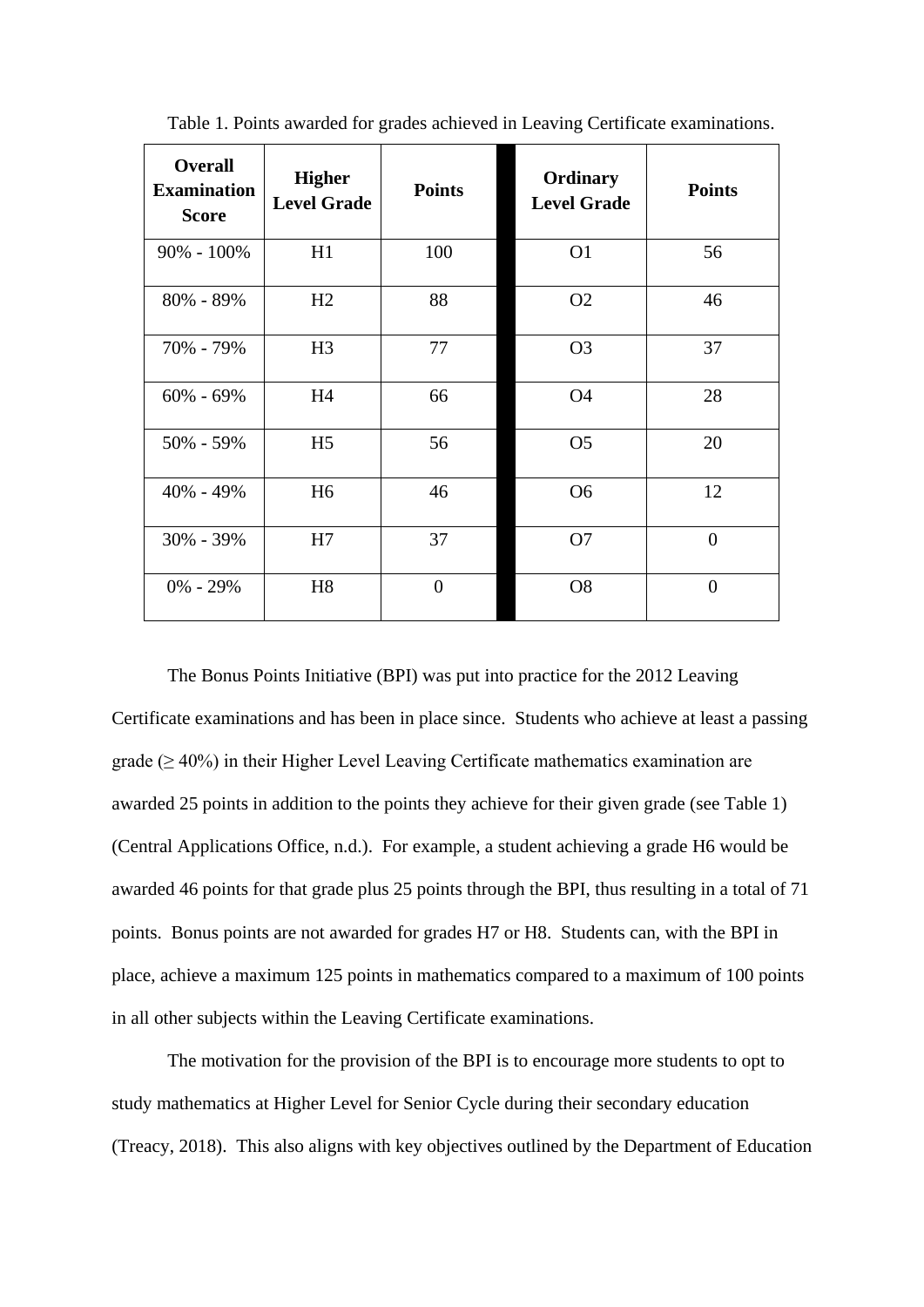as they have recently highlighted the goal of increasing uptake in the study of STEM subjects, particularly mathematics, physics, and chemistry (Department of Education and Skills, 2016, 2017). They hope that the realisation of this objective would ultimately lead to the provision of "an engaged society and a highly-skilled workforce" (Department of Education and Skills, 2017, p. 5).

It would appear that the BPI is succeeding in its intended aim as the proportion of students opting to study Higher Level mathematics for the Leaving Certificate examinations has increased from a typical proportion of about 16% (8,235 students in 2011) prior to the BPI coming into effect for the Leaving Certificate examinations in 2012, to 31.5% in 2018 (16,837 students) after a steady increase in the intervening years (State Examinations Commission, 2018) (see Fig. 1). While comparisons with other education systems in relation to participation rates in upper secondary advanced mathematics studies are somewhat difficult due to various factors impinging on such participation and its calculation, Ireland appears to compare favourably.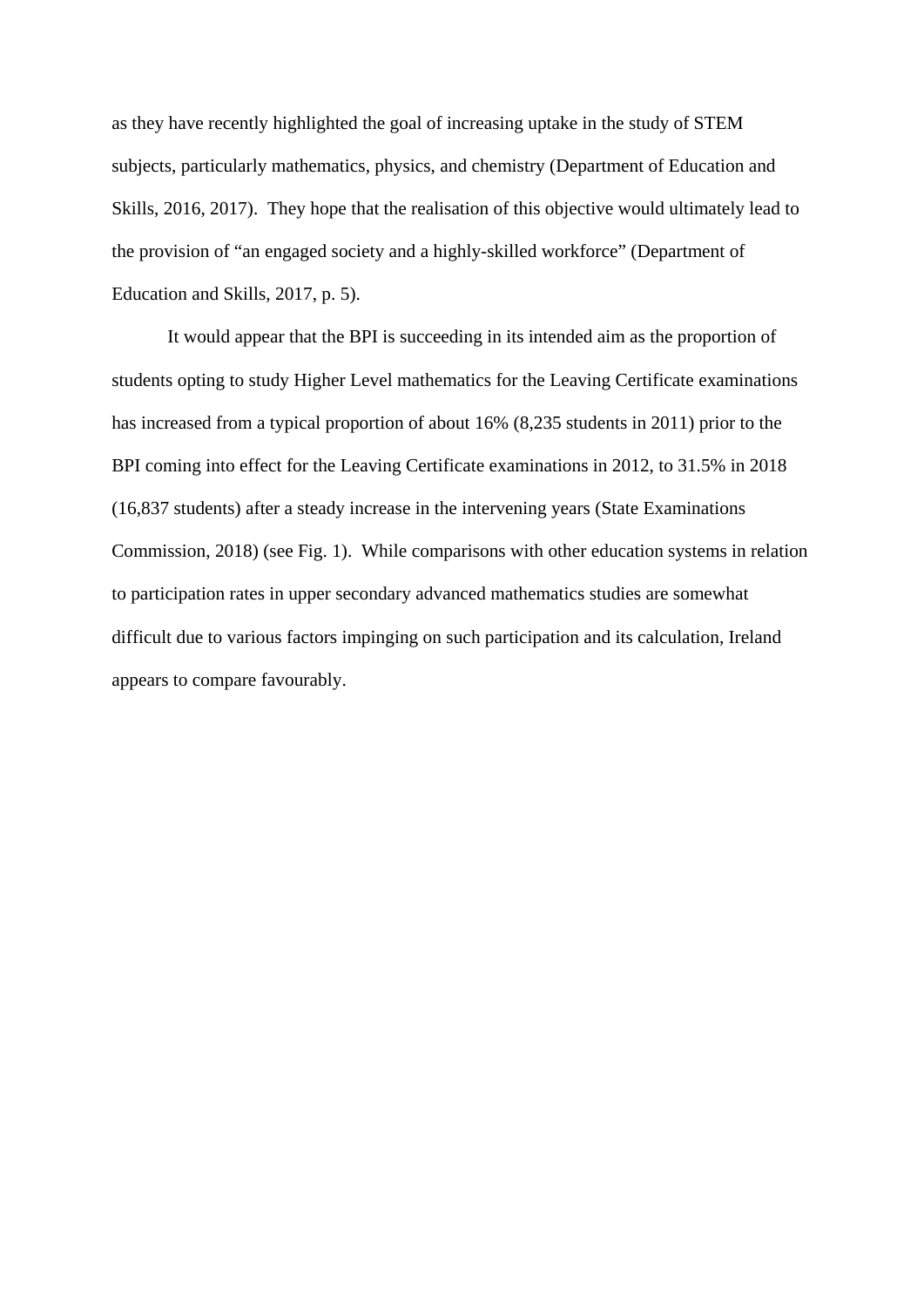

Figure 1: Proportion of students opting to attempt Higher Level Leaving Certificate mathematics examination from 2006 to 2018.

According to Hodgen et al. (2013), participation rates in upper secondary advanced mathematics studies at the time of that report would indicate that Ireland has moved ahead of the likes of England (13%), Germany (8-14%), Massachusetts (>16%), Hong Kong (22- 23%), and Scotland (27%). Singapore and New Zealand led the way on 39% and 40% respectively. However, these proportions may have changed since the report was published and Hodgen et al. (2013) only listed a selection of regions, thus this is not an exhaustive list. Similarly, given that the proportions are calculated in relation to the number of students of upper secondary age who were in education, employment, or training at the time, these figures may not be a direct comparison with the proportion value of 31.5% attributed to Ireland. Having said that, this does provide some modicum of context against which to measure such participation rates.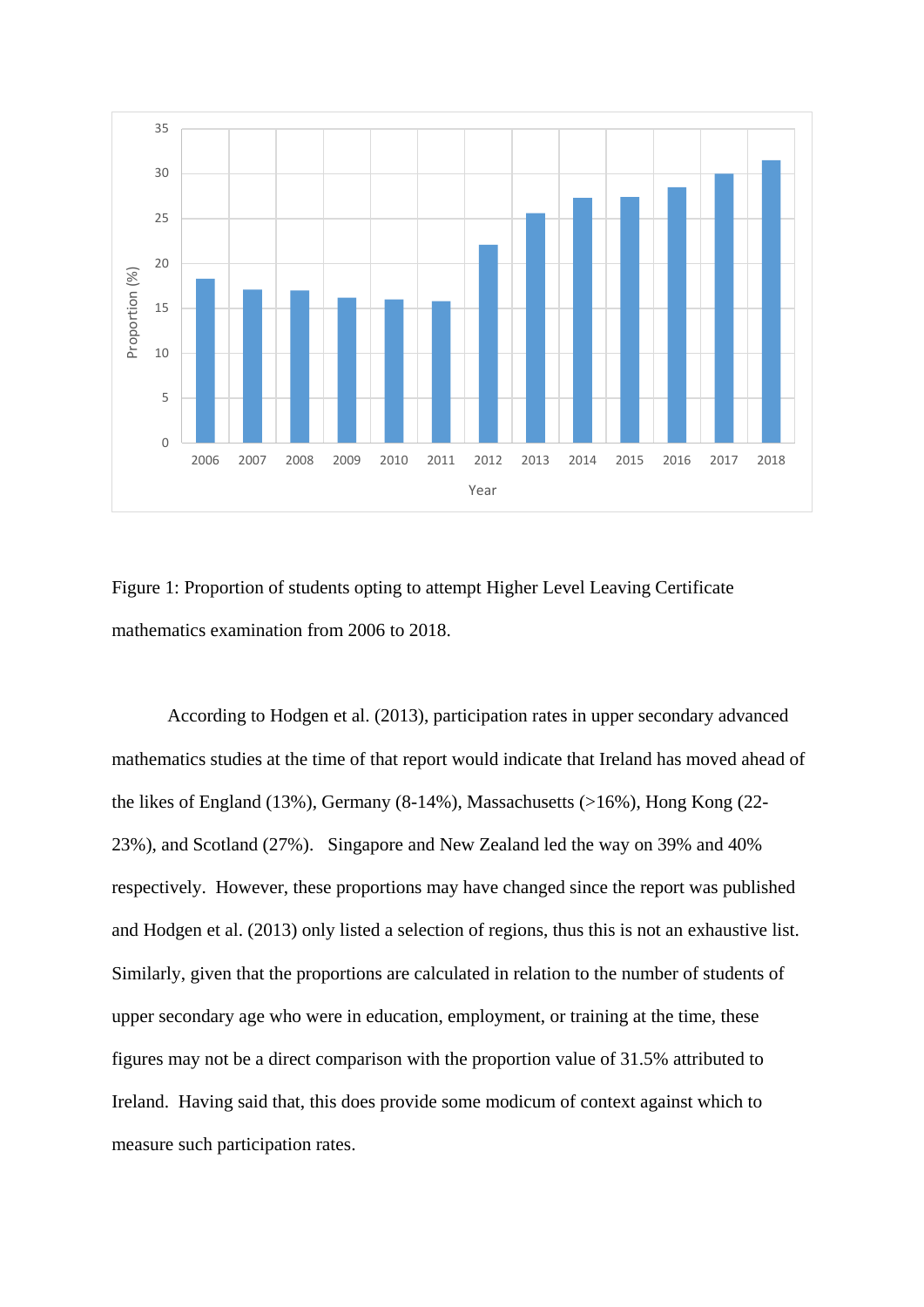Even though the proportion of students opting to complete the Higher Level Leaving Certificate mathematics examinations have gradually increased since 2012, some concerns have been raised. The Leaving Certificate Mathematics Chief Examiner's Report (State Examinations Commission, 2015) indicated that the substantial change in the number of candidates attempting the Higher Level examination due to the BPI may be causing some issues with grade distribution. According to the report, a greater proportion of students that would have typically attempted the Ordinary Level examination, were it not for the BPI, were attempting the Higher Level examination and thus there was an increase in those achieving low grades (State Examinations Commission, 2015). This report also highlighted the potential for this strata of students attempting the Higher Level examination to possibly fall short in mastering the higher-order thinking skills which were given an increased emphasis in the new curriculum. However, the report went on to indicate that, while these issues need to be considered, they may be at least in part attributable to the typical difficulties with transition to a new curriculum.

The aforementioned significant increase in the proportion of students opting to attempt the Higher Level Leaving Certificate mathematics examination was also analysed by Treacy (2018) to determine the potential effects of this change on the difficulty of the Higher Level Leaving Certificate mathematics examinations. Through this study, it was determined that it is likely that the difficulty of the Higher Level Leaving Certificate mathematics examination has decreased as a result of the BPI. The sharp increase in students attempting the examination along with the policy of maintaining a relatively consistent proportion of passing grades, often termed 'attainment-referencing', were highlighted as key factors leading to a perceived reduction in difficulty of the Higher Level Leaving Certificate mathematics examinations.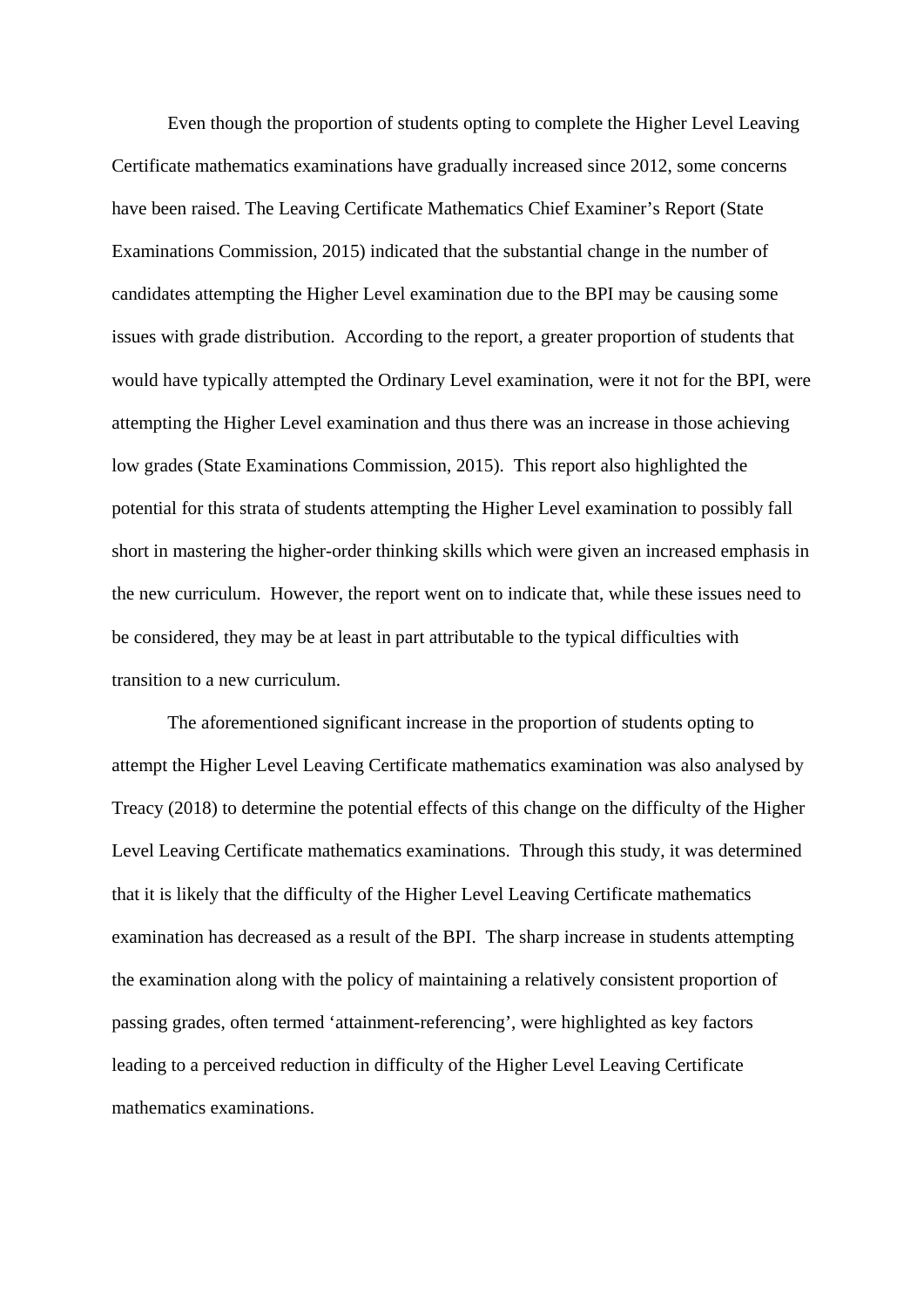# **Theoretical Perspectives on Increasing Participation in Upper Secondary Advanced Mathematics**

A focus on increasing the uptake of advanced mathematics study at upper secondary level would appear to be a worthwhile endeavour as research has established a relationship between attainment in mathematics and future earnings (Adkins and Noyes, 2016; Dolton and Vignoles, 2002) as well as building key skills for careers in areas such as quantitative social science (British Academy, 2015). Advanced mathematics study has also been linked with an impact on continued study and attainment within STEM subjects (Caprile, et al., 2015; Hoban, Finlayson, & Nolan, 2013) but this impact has not always been proven to be significant or conclusive (Adkins and Noyes, 2018).

Increasing motivation to study advanced mathematics at upper secondary level is clearly a key goal of the BPI. Intrinsic motivation – driven by interest as well as pleasure and satisfaction derived from a task – has been shown to have greater and more sustained impact on student performance in mathematics when compared to extrinsic motivation which is driven by external rewards (Murayama, Pekrun, Lichtenfeld, & Vom Hofe, 2013; Zhu and Leung, 2011). Such external rewards – bonus points would fit into this category – have been demonstrated to have an impact on student achievement but these tend to fade relatively quickly. In contrast, the development of a secure understanding of the fundamental concepts of mathematics through high quality, consistent instructional practices typically aids an increase in student enjoyment and perception of mathematics thus benefiting their intrinsic motivation to study the subject (Lepper, 1988; Middleton and Spanias, 1999). As such, introducing policies such as the BPI may have short term impact but it is questionable whether extrinsic motivation of this nature will achieve a long term impact on student motivation to engage effectively in advanced mathematics study.

Hodgen et al. (2013) explored education systems which have excelled in improving mathematics participation and achievement at upper secondary level, with New Zealand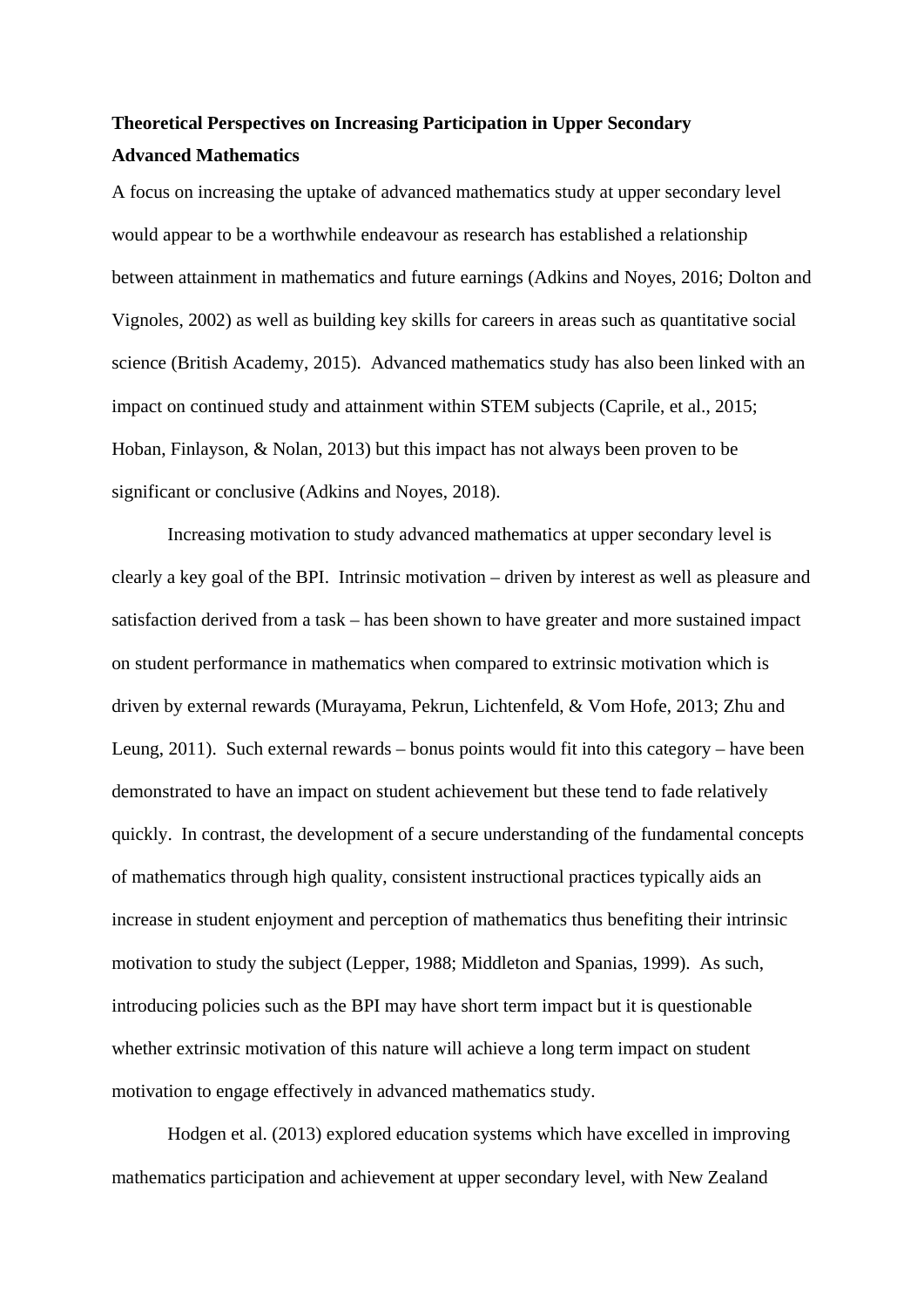highlighted as a particularly good example. Their success in this respect seems to be built on providing students with greater choice through the provision of more than one high-status route for the study of mathematics. A key example of this was the option to study statistics alongside mathematical applications and fluency which is viewed as good preparation for those that intend to complete further studies in social sciences and life sciences. Options to complete individual units of study in mathematics are also available to students within that model. Policy makers in England seem to be adopting a similar approach with the introduction of Core Maths and other mathematics pathways in an attempt to increase and widen participation in post-16 mathematics (Hillman, 2014; Noyes, et al., 2011). Although still in its initial phase, this strategy appears to be aiding improvements in participation thus far (Smith, 2017).

Currently, Senior Cycle students in Ireland do not have many options for the study of mathematics beyond the level at which they study (Higher, Ordinary, and Foundation). While Applied Mathematics (similar to A-Level Mechanics in the UK) is offered as a subject which can be studied along with mathematics at Senior Cycle, the availability of this course of study is not widespread in schools in Ireland, resulting in only approximately 3.4% of students opting to complete the associated examinations each year (State Examinations Commission, 2018). The Higher Level Leaving Certificate mathematics examinations include no options either – students are expected to attempt all questions within the examination papers. Additionally, third level institutions have highlighted issues with the reduction in content within calculus and the removal of topics such as vectors and matrices upon the transition to the new Senior Cycle curriculum (Grannell, Barry, Cronin, Holland, & Hurley, 2011).

Presently, there are no indications that the BPI will be discontinued or altered in any manner. In fact, expansion of this initiative to other subjects is being considered. The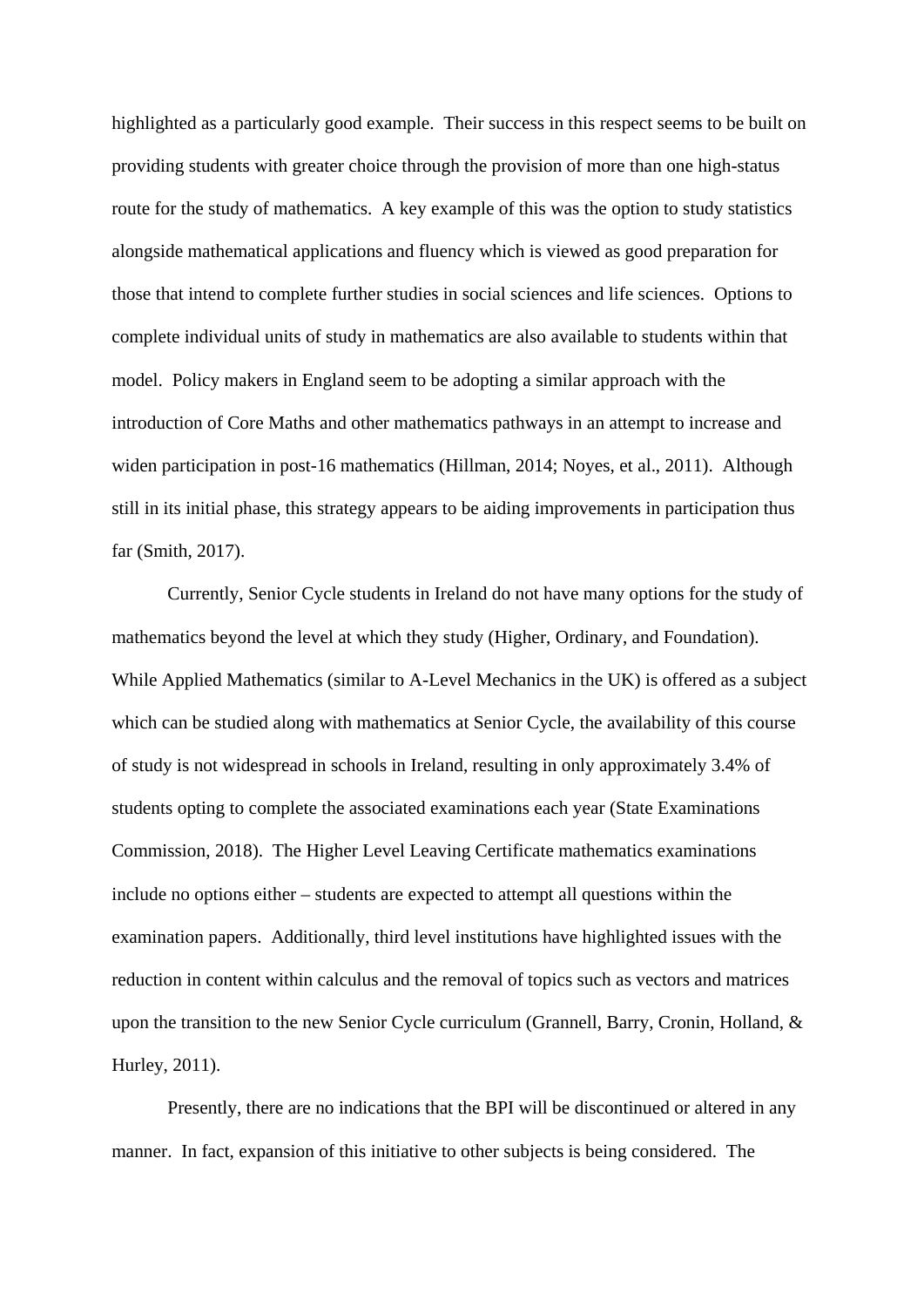Department of Education and Skills (2017, p. 19) indicated in their 'STEM Education Policy Statement 2017-2026' that they will "[e]xplore the provision of bonus points in STEMrelated Higher Level Leaving Certificate subjects (in cases where students apply for higher education courses in STEM-related areas)". This indicates that the BPI for mathematics is perceived to be a success by policy makers. Similarly, the significant increase in the proportion of students opting to study Higher Level mathematics for the Leaving Certificate examinations indicates, on the surface, that the BPI has been a success. However, the impact on day-to-day classroom practice of this significant increase in the proportion of students opting to study mathematics at Higher Level for Senior Cycle has not been clearly determined.

The experiences and perspectives of teachers in these classrooms need to be considered in any meaningful analysis of the impact of the BPI as they are the stakeholders that engage with the realities of policy change on a daily basis and can provide valuable perspectives (Bailey 2000). Changes in education policy imposed by state bodies, typically termed top-down reform (Fullan, 2012), lead to a range of intended and unintended outcomes (Fink, 2003). Better understanding of the experiences of those that engage regularly with the reality of such changes (e.g. teachers) is vital in order to fully understand the totality of the impact (Fink, 2003; Fullan, 2012). This paper will explore this impact and consider the significance of the issues raised.

# **Method**

The aim of this study was to determine the effects, if any, of the BPI in Higher Level Senior Cycle mathematics classrooms from the perspective of teachers. The underpinning research question guiding this study was: How do upper secondary advanced mathematics teachers in Ireland perceive the impact on their day-to-day classroom experiences and practice of an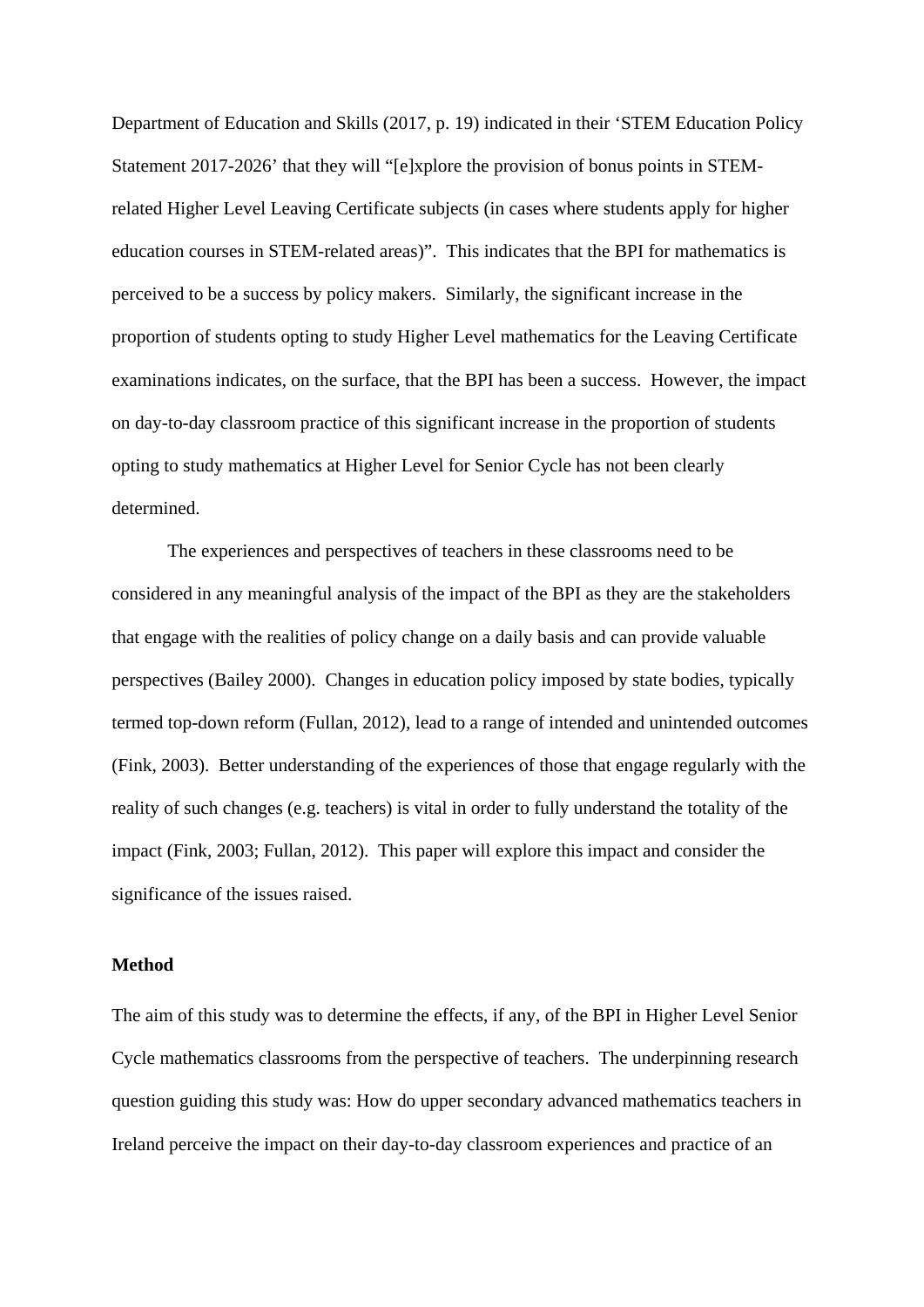incentive for students to study advanced mathematics? The main motivation for exploring this phenomenon was the recognition that the proportion of students in a given cohort opting to complete Higher Level Leaving Certificate mathematics examinations has almost doubled since the introduction of the BPI for the 2012 examinations. Scrutinising the potential impact on teachers of such a transformation is important for guiding policy of this nature in Ireland and internationally.

All data within this study (both qualitative and quantitative) were gathered through a questionnaire which was completed by 266 teachers of Higher Level Senior Cycle mathematics throughout Ireland. A questionnaire was selected as the primary research tool as it was important to gather responses from a large number of participants so that an informed understanding of the opinions of a nationally representative sample of upper secondary mathematics teachers could be distilled. Similarly, the anonymous nature of the questionnaire would encourage greater honesty thus potentially allowing for better reliability when compared to interviews (Cohen, Manion, & Morrison, 2007). As such, utilising a questionnaire was determined to be a more useful means of gathering data than conducting interviews.

This questionnaire was designed by the authors in consultation with an advisory group of five experienced secondary mathematics teachers and experienced academics in the field of mathematics education. This group assisted in refining the items on the questionnaire and providing initial insights into expected responses to each item during the pilot phase. The questionnaire comprised of seventeen items in total. The initial five items requested basic information about the respondent (e.g. number of years teaching) and the school at which they were currently teaching (e.g. number of students and school type). Subsequent items comprised of a mix of items within which the response expected was free text, multiple choice, or selection of an option from a 5-point Likert scale ranging from strongly disagree to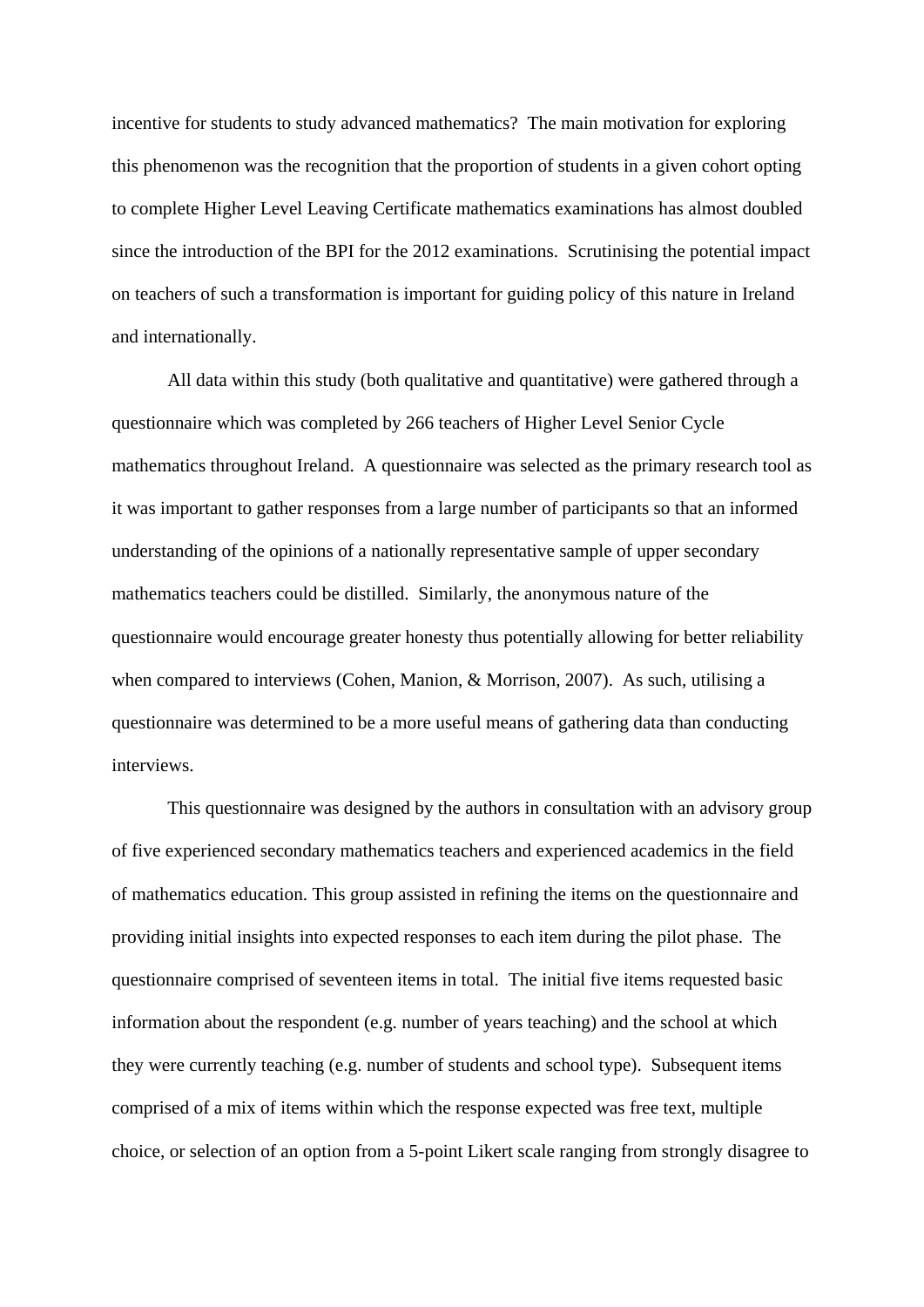strongly agree. These items were designed to gather information on school policies in relation to class groups studying mathematics at Higher Level for Senior Cycle; respondents' opinions of the BPI; perceived impact of the BPI on approaches to teaching; perceived impact of the BPI on student learning in mathematics; and other related issues.

The sampling frame for this study was the list of all 723 secondary schools in Ireland. Stratified random sampling was used to ensure questionnaires were sent out to a sample of 400 schools representative of the population. The key strata identified was type of school – secondary accounted for 51.5% of all schools, while the rest were designated as vocational  $(35.5\%)$ , community (11.1%), and comprehensive  $(1.9\%)^1$ .

In April 2018, following internal ethical approval, the questionnaires were distributed via post to the Head of Mathematics at each school in the sample. It was requested in the accompanying information sheet that the two copies of the questionnaire enclosed should be completed by two teachers of Higher Level Senior Cycle mathematics in the school and returned using the enclosed stamped addressed envelopes. The aforementioned advisory group indicated that schools typically have two teachers that would be responsible for the teaching of Senior Cycle mathematics at Higher Level, hence the decision to request two completed questionnaires per school. 266 completed questionnaires were returned – a response rate of approximately 33%. While such a response rate for questionnaires is relatively good, the motivation behind a teacher's decision to respond needs to be considered. It may be the case that they were motivated due to the retention of strong opinions on the topic – this needs to be taken into account when considering the findings outlined.

The qualitative data for this paper was derived from responses to an item in the questionnaire which was worded as follows: "What impact (if any) has the Bonus Points Initiative had on your teaching of the Senior Cycle mathematics syllabus? Please elaborate." This paper will focus upon the thematic analysis of the responses to this question which were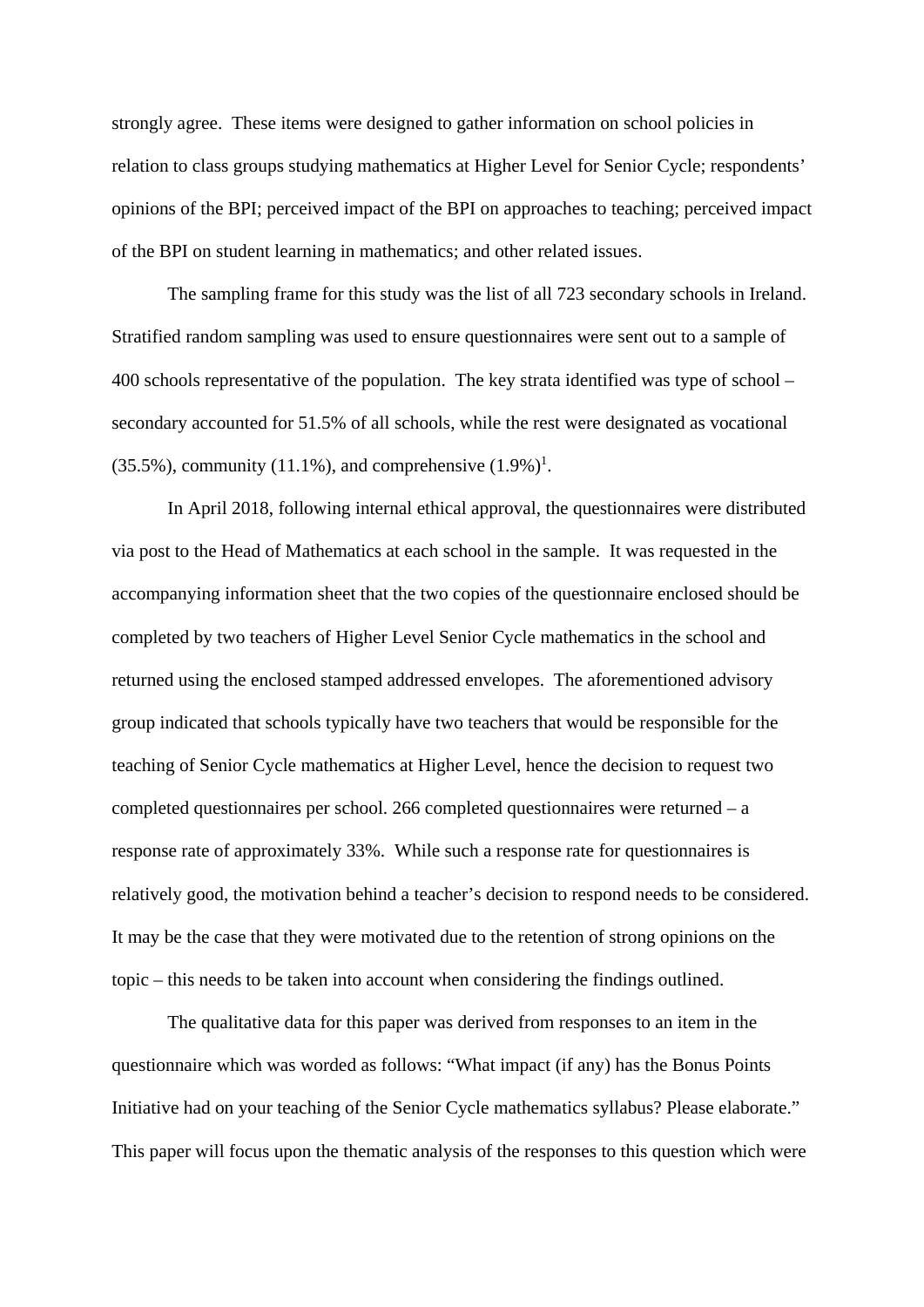completed by 252 of the 266 respondents. Three other items from the questionnaire will also be referenced within the findings. Each of these three items requested the participants to respond to a statement using a five point Likert scale which ranged from 'Strongly Agree' to 'Strongly Disagree'.

#### *Analysis of Qualitative Data*

A 'bottom-up' content analysis of the qualitative data from the selected questionnaire item was carried out initially to form a rich understanding of the participants' experiences and opinions related to the changes which have taken place (if any) in their teaching of Higher Level Senior Cycle mathematics. This understanding was derived inductively through analysis, examination, and reflection on the relevant phenomena that were identified during repeated engagement with the data (Braun, Clarke, & Terry, 2014). The initial analysis was completed by the first author and reviewed by the other two authors. The qualitative data were coded using the computer program Maxqda Plus (version 2018) to determine the key features of the data. Upon completion of this initial phase, the authors drew upon Bailey's (2000) exploration of mandated educational change from teachers' perspectives to further inform the analysis of the data. This provided a lens through which to enhance understanding of the trends emerging as the analysis progressed.

Upon completion of the analysis, there was an identification of three key themes which will be discussed later in this article. Presentation of the data in the findings section to follow was constructed using these themes and informed by the analysis process described previously. Quantitative data, presented as descriptive statistics, were used to complement the rich understanding gained from the analysis of the qualitative data.

### **Findings**

The data analysed within this study will be outlined according to the themes that were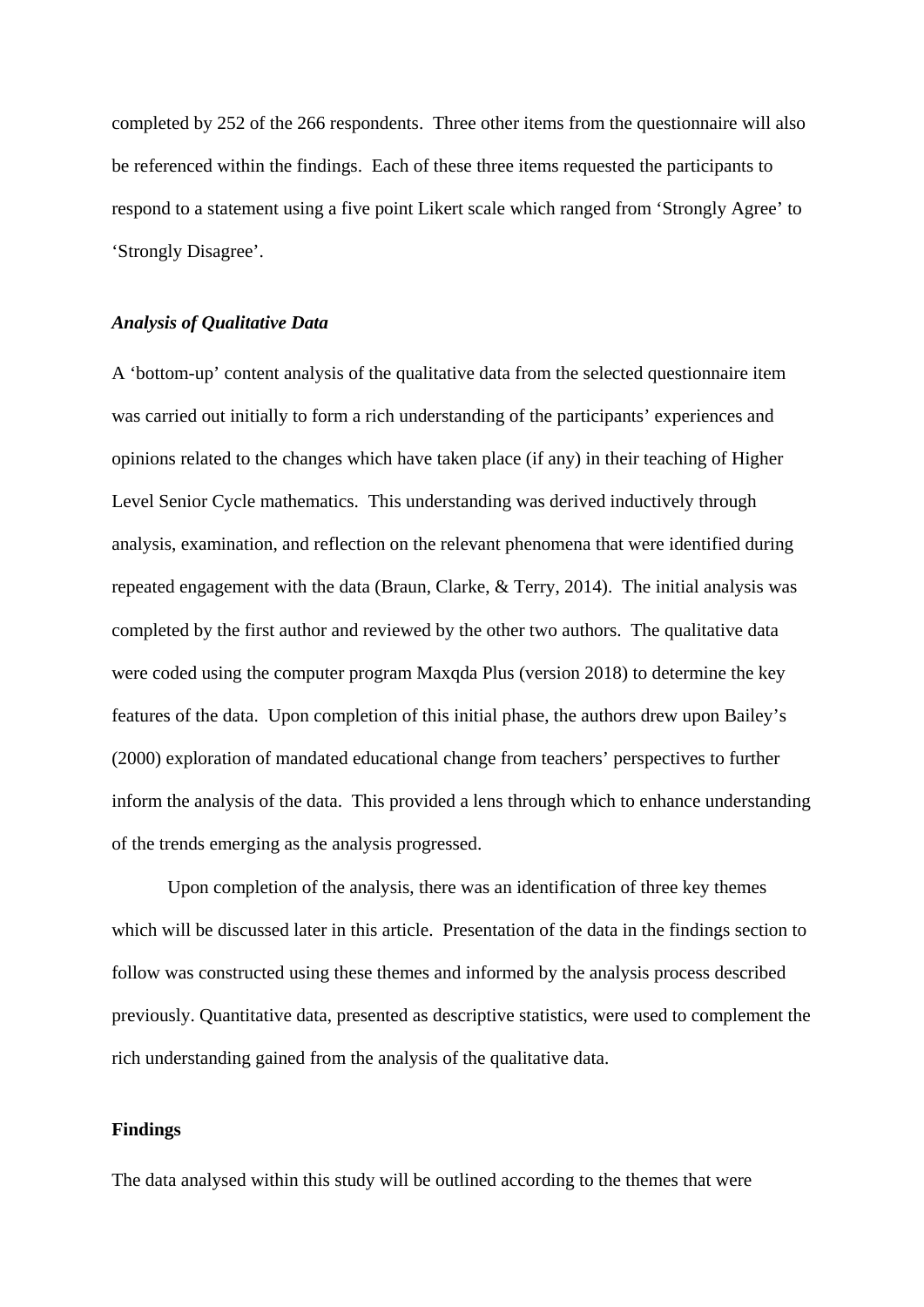identified. Respondents will be referred to using the letter T and a number to differentiate each respondent.

#### *Student attainment and progress – the new normal*

Respondents regularly highlighted the greater range of mathematical abilities of students in the classroom since the introduction of the BPI. The increased need to support 'weaker' students and cater for 'mixed ability' cohorts was mentioned directly by 155 respondents  $(61.5\%)$  – by far the most common code within the data. Respondents also regularly indicated that such a change in the profile of students in Higher Level Senior Cycle mathematics classes has caused them to reduce the pace of their teaching so that they can ensure that students progress sufficiently. This seems to have had a knock-on effect whereby respondents indicated that the level of content explored in the classroom has changed. Content in which they would normally expect students to be proficient needed to be revisited and some complex material avoided due to the lack of readiness of some students to engage with it. Some (13.9%) directly referenced the impact this has on the 'more able' students in the class as teachers often need to spend more time with those that are struggling to master the content, for example:

Teaching has slowed down. A lot more students are opting to do [Higher Level] who got [a grade C or a grade D] in Junior Cert. They struggle with Higher Level and we have to move at a much slower pace. This affects the teaching of the more able students.

T<sub>140</sub>

I find that it hinders the more capable students in a class. I as a teacher try my best to teach my lessons to a certain ability but with the size of the Maths course & it's complexity other students fall behind & you (I) end up spending valuable time reexplaining terms/ideas/methods/routes to students who don't see the point you're trying to convey to the class. I don't get to ever experiment with my class (topic-wise  $\&$ methods & further understanding) because of time constraint.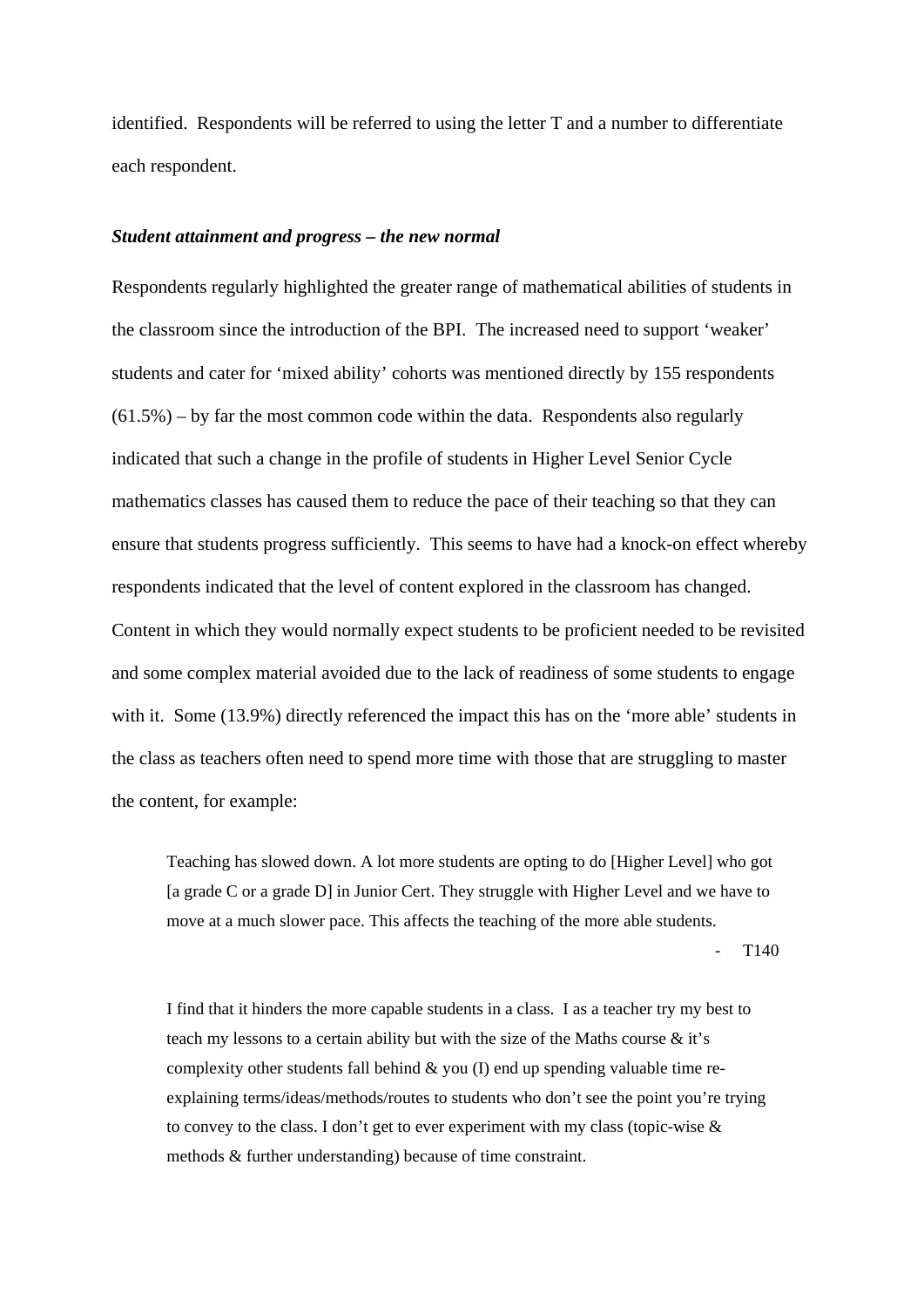Some questioned the motivation behind the decision of some students to study Higher Level mathematics at Senior Cycle, indicating that there were students who were just 'hanging in' so that they could pass and achieve the bonus points. Further evidence of this as a potential issue in classrooms was present in the responses to another item in the questionnaire. Participants were asked to respond to the following statement by choosing one of five options indicating their level of agreement or disagreement: "I feel the Bonus Points Initiative is hindering the development of the most capable students in my Higher Level mathematics class". 60.4% of participants either agreed (31.7%) or strongly agreed (28.7%) with this statement, with 15.8% neutral. 23.8% either disagreed (18.1%) or strongly disagreed (5.7%) with the statement.

### *Effects on the Teacher and their Teaching Style*

These changes in the make-up of Senior Cycle Higher Level class groups has, according to the data analysed, impacted upon teacher workload. 57 respondents (22.6%) specifically referenced the impact that the BPI has had on them through the need to provide extra classes or support; the pressure to get all students up to the expected standard and the worry that they are neglecting some 'more able' students in order to support 'weaker' students. An issue regularly referenced was the challenge of covering the syllabus as this was hampered by the extra time required to support students to progress as well as the need to revisit material that would typically have been secure before the BPI:

Range of ability (due to more pupils attempting [Higher Level Senior Cycle]) means it takes longer to get through the syllabus…more differentiation and planning is needed. The result is I find myself teaching to the middle a lot of the time and not having time to explore topics in depth and engage in problem solving to any great extent. The syllabus at [Higher Level] is too long and incorporates many diverse aspects of mathematics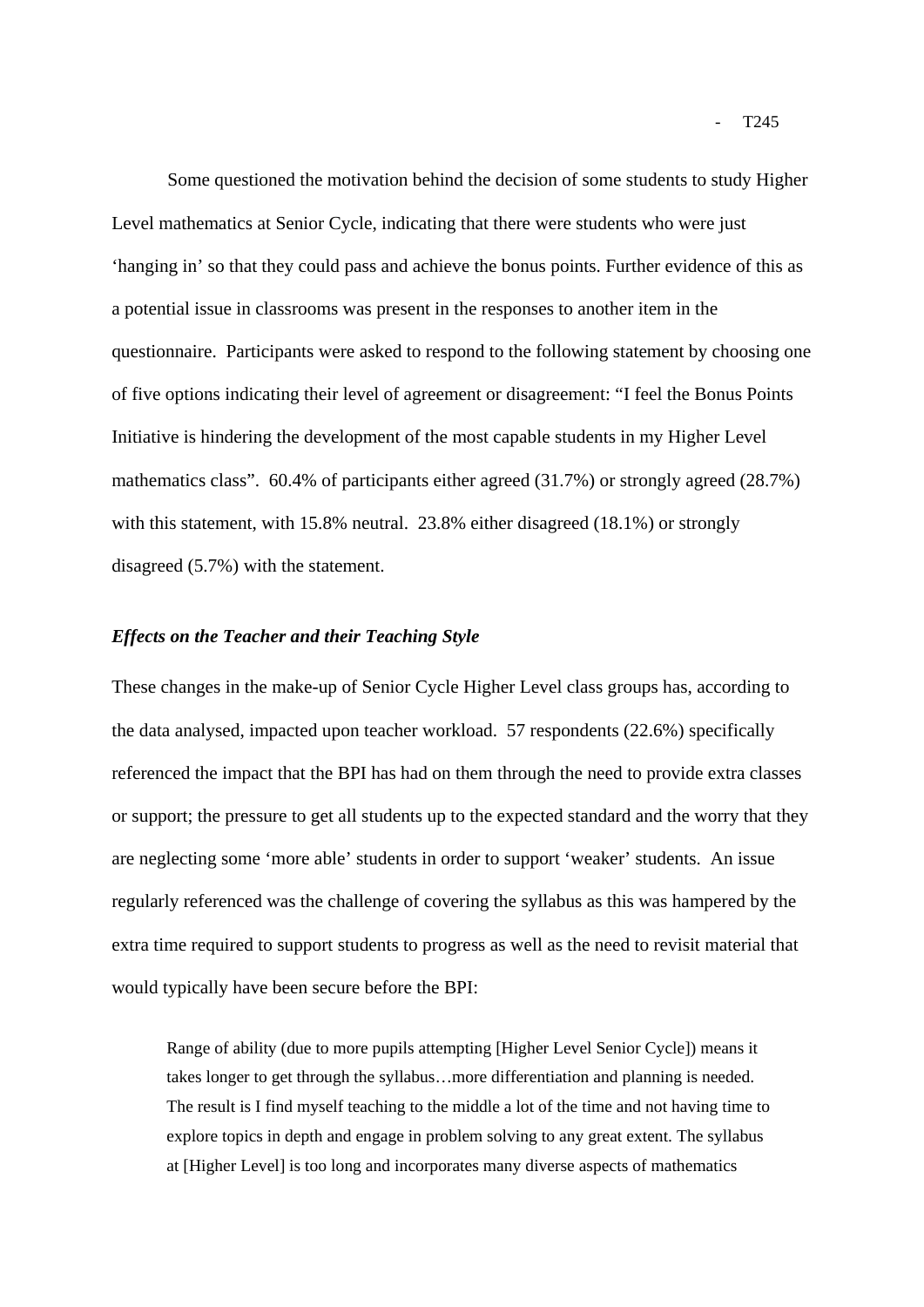which are not suitable for all. More able students are not achieving their potential – time taken up by less able students.

T<sub>195</sub>

A lot of students who most likely are not fit for [Higher Level] elect to try it for the [Leaving Certificate]. This has resulted in larger class sizes, a greater need for differentiated learning [and] completion of the course at a much slower pace. Very often, these students drop to [Ordinary Level], but they do so in the last couple of months after so much time has already been invested in helping them through [Higher Level].

- T190

In some instances, this has led to teachers indicating that they are placing greater emphasis upon 'getting students over the line', i.e. doing enough so that they pass the Leaving Certificate examination. For example:

I place huge emphasis on the marking schemes and I tell my students the best approach to take to gain marks rather than solve the problem.

T<sub>139</sub>

Further to this, 46 respondents (18.3%) indicated that the changes in the typical cohorts they are encountering has challenged their ability to better differentiate instruction, explanations, support, and tasks in their classroom so that they can cater for all needs. This was also often linked to worries about the level of content they could explore as some of the more difficult and inquiry type tasks were bypassed in order to avoid overwhelming some students.

While most respondents indicated that there was an impact on their teaching, 30 respondents (11.9%) indicated that there had been little or no impact. Many of those that elaborated on their answer indicated that they noticed changes in the cohorts but felt it was not best practice to change their approach significantly:

The Bonus Points didn't make the course content any easier so I continued to teach at the same level.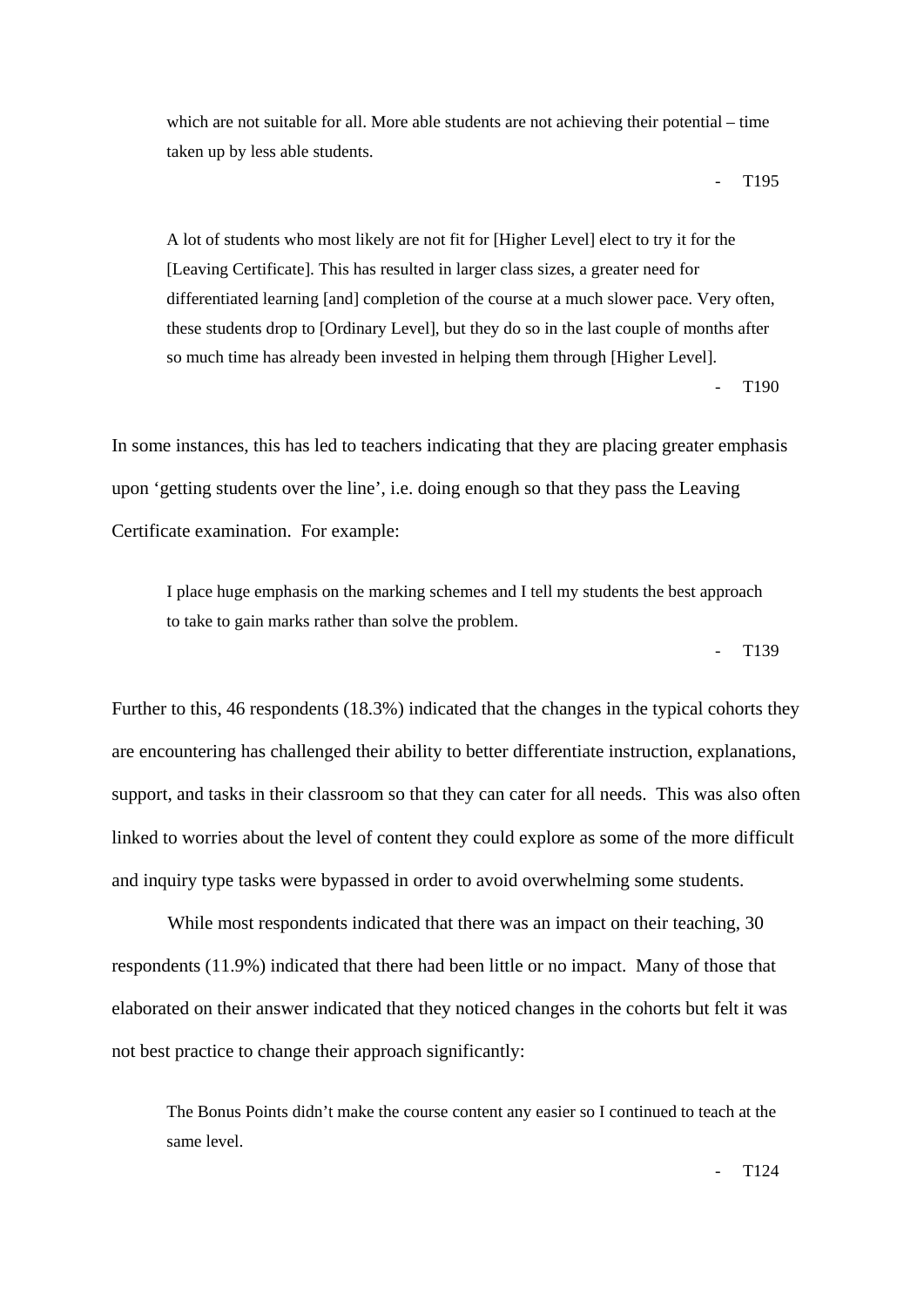Otherwise, 5 responded positively (2%), indicating that the BPI has aided motivation of their students or that the increased ranges of abilities in their classrooms has challenged them to become better teachers.

#### *Impact on Organisation and Structure*

Teachers in this study reported, as expected, that class sizes have increased noticeably and that this has typically added to the challenges of teaching a Higher Level Senior Cycle mathematics cohort. There also appears to be a pronounced stratification of the students opting to study Higher Level mathematics for Senior Cycle:

We have streamed the higher level classes to allow better [students] to excel as teacher can go faster, do harder problems… The lower stream benefits also as the teacher can go at a slower pace, emphasise the basics.

T<sub>223</sub>

However, it is not clear whether or not this practice has begun as a result of increased Higher Level Senior Cycle mathematics cohort sizes. It may have always been common practice in these schools.

A small minority of respondents alluded to the greater levels of disruption as there is greater movement between class groups, with students who have initially opted to study mathematics at Higher Level for Senior Cycle deciding to change to Ordinary Level. Allied to this, some teachers indicated that there are more students that are unrealistic about their mathematical 'ability' or unwilling to take advice from the teacher to study at Ordinary Level rather than Higher Level. Such disruption appears to be adding further layers of difficulty to teachers' classroom practice:

I have begun the year with 30 students taking H.L. in 5th year, then they realise the commitment required and they have no where else to go as O.L. classes are full (we take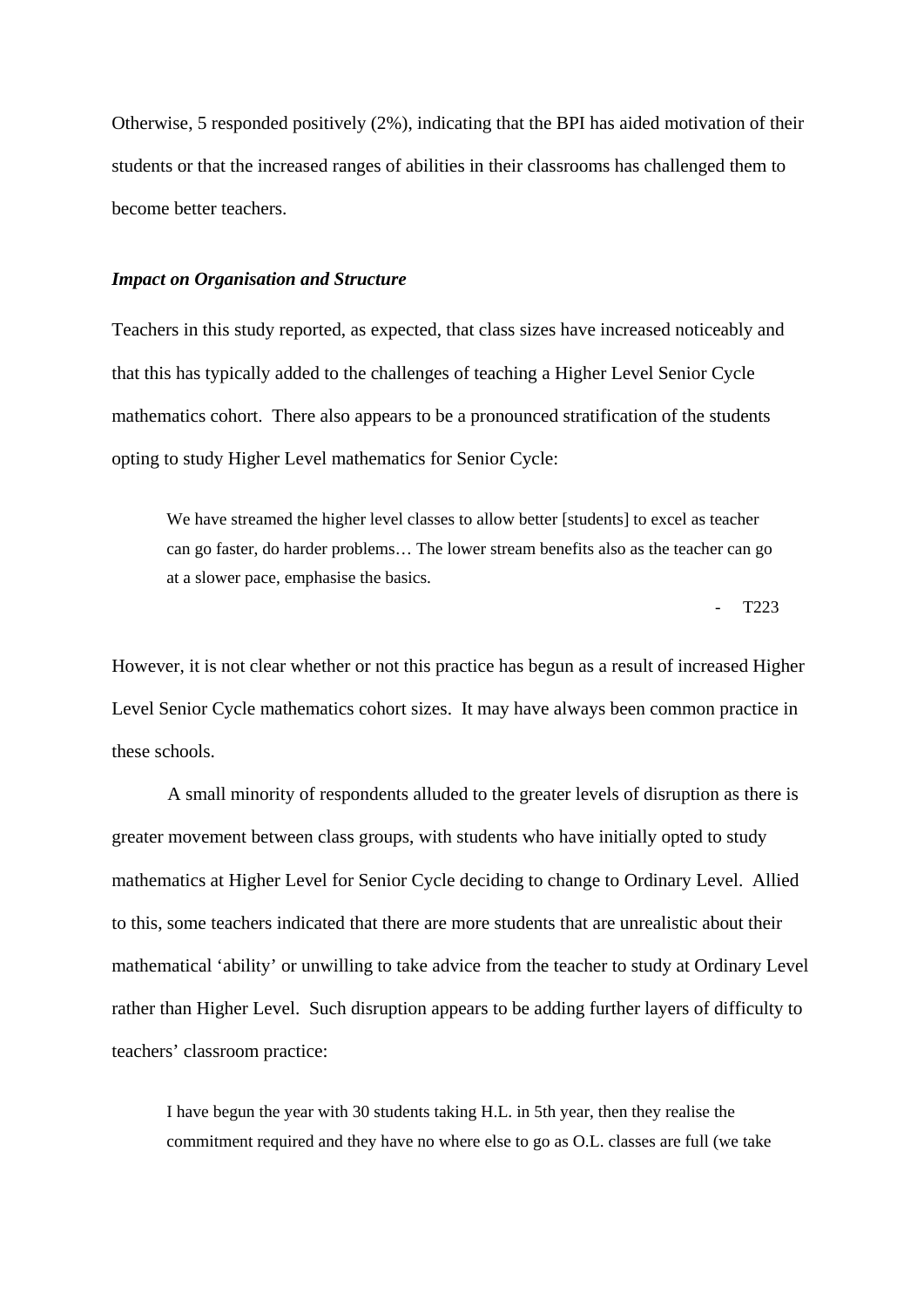up to 33 students) and I have ended up teaching higher AND ordinary level in the same class.

T<sub>103</sub>

A further item in the questionnaire alluded to teachers' beliefs that the presence of the BPI caused struggling students to persist. Participants were asked to respond to the following statement by choosing one of five options indicating their level of agreement or disagreement: 'Many students who are struggling at Higher Level persist due to the provision of Bonus Points'. 98.1% of the 265 respondents to this item either strongly agreed (74.8%) or agreed (23.3%) with this statement. Similarly, in responding to the statement: 'Students who drop from Higher to Ordinary Level are doing so later in Senior Cycle than was the case before the Bonus Points Initiative was introduced', 87.4% of the 263 respondents to this item either strongly agreed (43.7%) or agreed (43.7%).

#### **Discussion**

The findings above indicate that teachers are struggling to adapt to the 'new normal' with regards to ranges of attainment they are encountering in Higher Level Senior Cycle mathematics class groups that they teach. These groups, according to teachers who participated in this study, have a wider range of attainment when compared to previous Senior Cycle cohorts studying mathematics at Higher Level. Such a view of this attainment range would appear to be consistent with the findings of Treacy (2018) and the SEC (2015). Similarly, the level of motivation of some students to engage effectively with Higher Level Senior Cycle mathematics has been questioned. Due to this change, teachers need to adapt to accommodate this 'new normal' and ensure that all students make sufficient progress. As such, this shifts the typical challenges encountered by teachers when working with these class groups further towards 'mixed-attainment' teaching when compared to how these teachers would have typically taught corresponding cohorts before the BPI was introduced. However,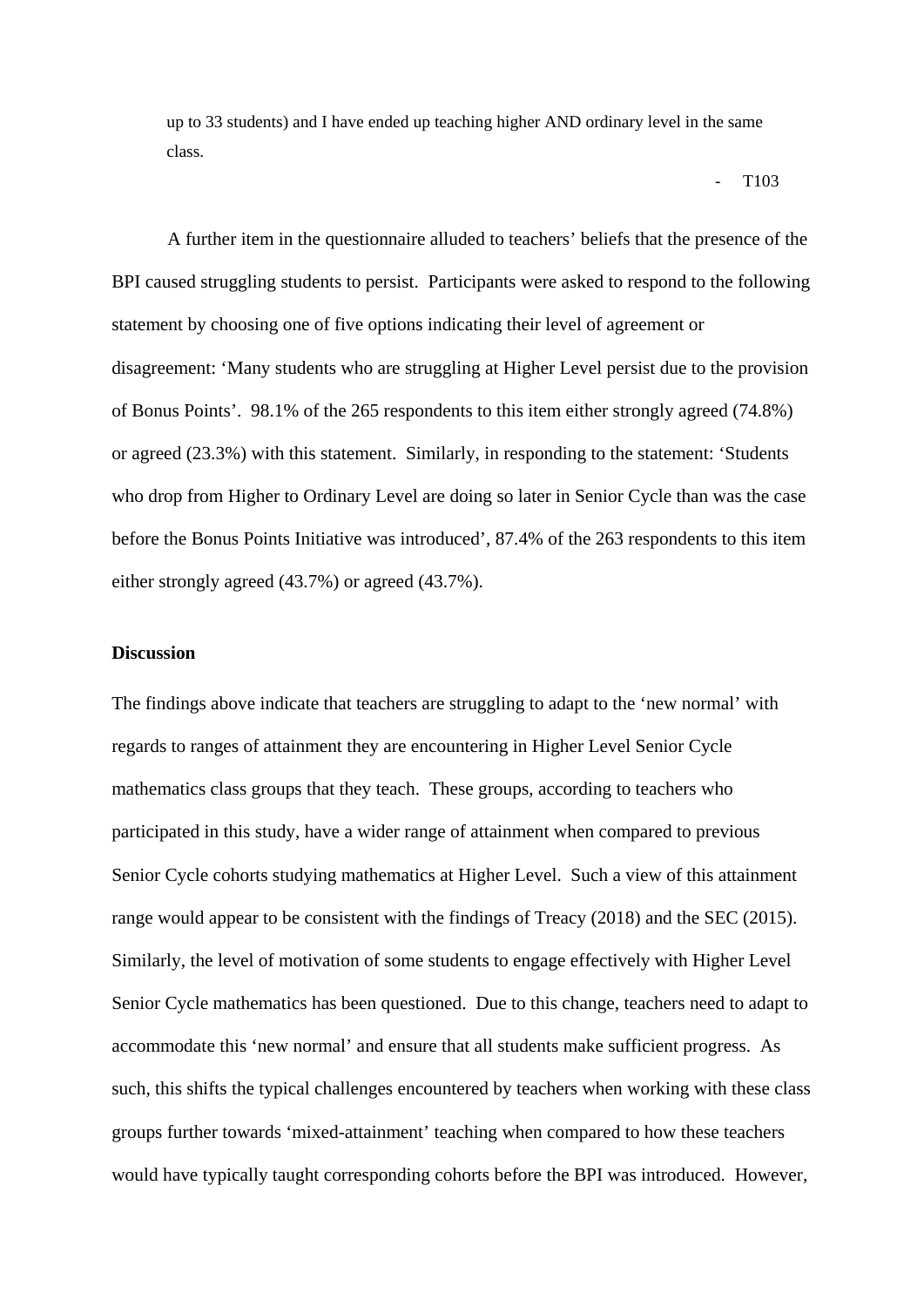it must be noted that these Senior Cycle Higher Level mathematics class groups are still obviously grouped by attainment due to their choice to study at this level. In any case, this observed change prompts the need to consider the challenges inherent in teaching class groups with broader ranges of attainment.

Grouping students according to attainment has typically been found to have little, if any, benefit overall to student outcomes when compared to mixed attainment groupings. Higher attaining students tend to make small gains, however, those placed in lower attaining groups have been reported to develop poor self-confidence and be more likely to have negative experiences in school (Archer et al., 2018; Boaler, Wiliam, & Brown, 2000; Boaler and Wiliam, 2001; Smyth, Dunne, Darmody, & McCoy, 2007). In contrast, typically average attaining and lower attaining students have been observed performing significantly better in mixed attainment class groups when compared to similar attainment class groups (Linchevski and Kutscher, 1998). However, there have been instances where grouping students according to prior attainment has been found to have positive effects on both higher and lower attaining students in terms of their achievements in mathematics and reading (Collins and Gan, 2013).

Despite evidence indicating that mixed attainment grouping may be more beneficial than attainment grouping practices, typical practice in schools continues to favour these attainment grouping practices (Hodgen, Foster, Marks, & Brown, 2018; Smyth, et al., 2007; Taylor et al., 2017). Taylor et al. (2017) examined the factors that deter secondary schools in England from adopting a mixed attainment approach, finding that there was a general reticence to engage in mixed attainment teaching as it was perceived to be quite difficult. This in turn resulted in few schools adopting such an approach, thus leading to few exemplars and resources for other schools to draw upon. With so few examples of a mixed attainment approach, there is little evidence within similar contexts that such an approach is beneficial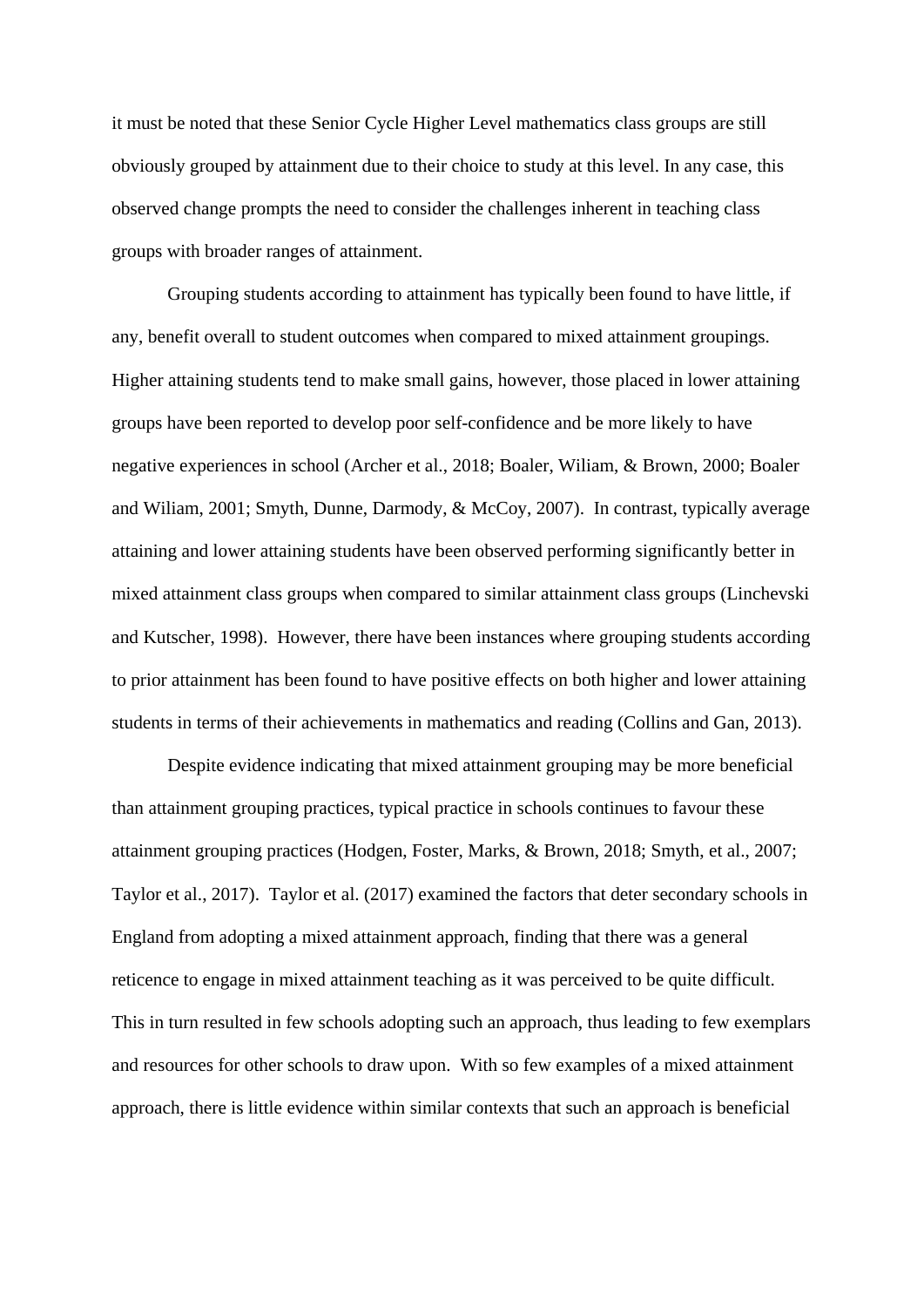which typically leaves key stakeholders sceptical about its merits. Taylor et al. (2017, p. 340) termed this as the "[v]icious circle of avoidance of mixed attainment grouping".

The causes for concern highlighted in Taylor et al.'s (2017) analysis of the factors deterring schools from adopting mixed attainment practices in the classroom are similar to those that were highlighted by the respondents in the findings above. Each of the following are common issues highlighted in both the findings outlined previously in this article and the findings from Taylor et al. (2017): the addition to workloads, the challenges of differentiating effectively, the worries that higher attaining students are neglected, the pressure to cover the syllabus, and the concerns with regards to pace of instruction.

Taylor et al. (2017) indicated that teachers adjusting to a wider range of attainment levels in the classroom require support through guidance and exemplars to aid the advancement of their practice. Similarly, the professional climate and associated policies need to support professional development and facilitate change rather than hinder it. These recommendations for supporting schools and teachers to adopt best practice with class groups which have wider ranges of student prior attainment are worth considering in the context of the changes which have occurred in the typical Higher Level Senior Cycle mathematics class group. Given that the typical Higher Level Senior Cycle mathematics class group has undergone a significant transformation since the introduction of BPI, teachers need to be supported in tackling the challenges which arise in such situations.

Guidance from literature on effective means of teaching mathematics in mixed attainment secondary school settings is sparse (Francis et al., 2017) but there are some studies which offer some relevant insights. Boaler et al. (2000) observed teaching of mixed attainment mathematics class groups in six UK schools and noted key differences in approaches by teachers of these groups when compared to the teaching of students in similarattainment or 'set' class groups. Teachers of mixed attainment groups tended to differentiate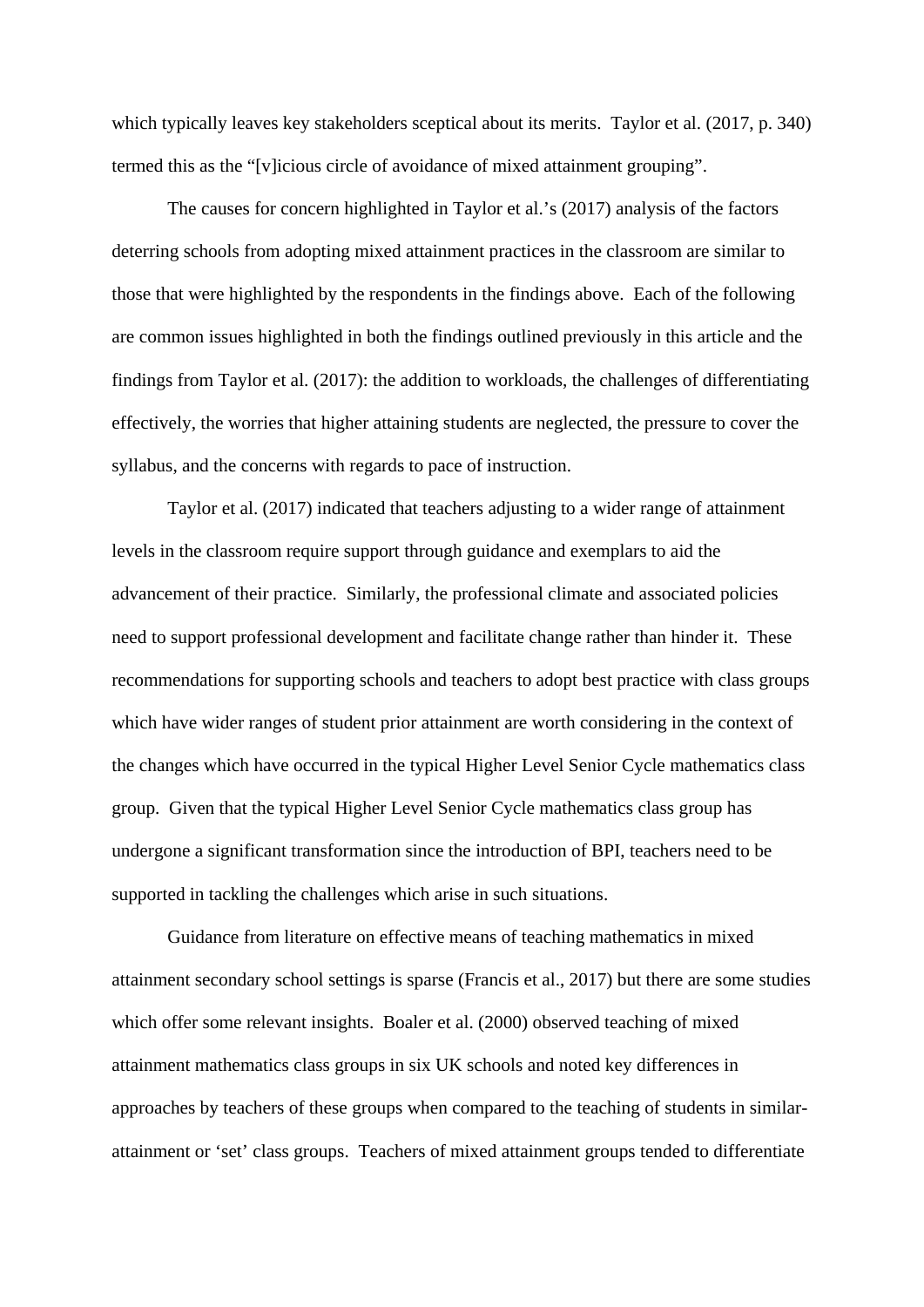by task and by outcome. Teachers differentiated by task when they challenged pupils in the same class to complete different work. They differentiated by outcome when they provided the same task to all but the task design allowed for a variety of ways in which it could be completed and/or a variety of challenge (Boaler, et al., 2000). They also observed that investigations, worksheets, and practical activities were common in lessons with mixed attainment class groups, whereas the focus was on 'chalk-board teaching' and textbooks in lessons with similar attainment class groups.

The TAP (Together and APart) project, implemented in Israeli Junior High Schools in order to facilitate mixed attainment teaching of mathematics, highlighted the need for teachers to implement grouping strategies in a responsive manner based on the needs of the students within the class group (Linchevski and Kutscher, 1998). Teachers of Higher Level Senior Cycle mathematics may benefit from guidance on how to perfect such modes of teaching in order to effectively adjust to the widening ranges of mathematical attainment they are encountering in their class groups.

Implementing the approaches espoused by Boaler et al. (2000) and Linchevski and Kutscher (1998) when teaching class groups of mixed attainment or, in the respondents' cases, widening attainment, requires guidance and support for teachers (Taylor, et al., 2017). The transition to the new curriculum for Senior Cycle was accompanied by professional development for all teachers in order to prepare them sufficiently to teach each of the five strands of the reformed syllabus. Ten one-day courses were provided over the course of five years, focussing on the means of delivery of the mathematical content along with the pedagogical practices which align with the aims of the new curriculum (Guerrero, 2014). These provisions to prepare teachers to deliver the content within the new curriculum were well received by teachers and deemed to be effectively implemented (Guerrero, 2014). However, it is questionable whether teachers were provided with similar support and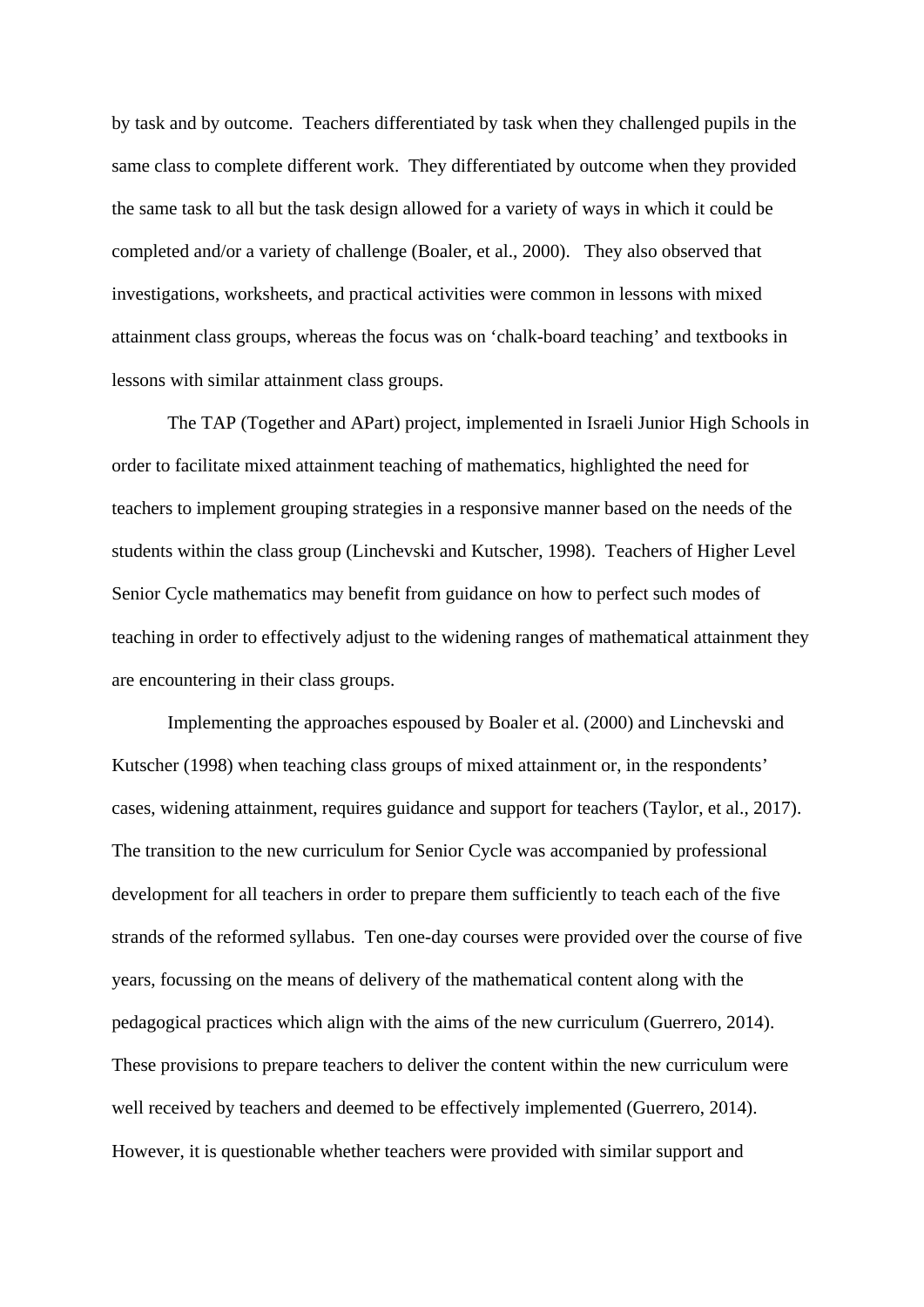guidance to deal with the impending transformation in their typical Higher Level Senior Cycle mathematics class groups. If significant changes such as the BPI are to be introduced into education systems, the resulting impact needs to be carefully considered and the relevant preparation in the form of professional development of teachers needs to be enacted.

# **Conclusion**

Setting students in similar attainment groups is quite common, almost ubiquitous, in Senior Cycle mathematics in Ireland and, as such, teachers of these groups have been accustomed to a certain range of attainment within these class groups in the past. The BPI, according to our findings, significantly impacted the range of attainment in the typical Higher Level Senior Cycle mathematics class groups in a short space of time, thus presenting challenges to teachers which impacted their practice. Key factors highlighted included addition to workloads, the challenges of differentiating effectively, worries that higher attaining students are being neglected, pressure to cover the syllabus, and concerns with regards to pace of instruction. In order to facilitate teachers in developing their practice with class groups of wider attainment than to which they are accustomed, professional development with exemplars, resources, and support need to be put in place (Taylor, et al., 2017). While the requirement for enhanced support for one significant change in Secondary mathematics was recognised (i.e. professional development for curriculum change), it may have been the case that such support was not deemed necessary for the other significant change – the BPI. The presence of wider ranges of student attainment in the typical Senior Cycle mathematics classroom which coincided with the continued provision of the BPI is a challenge for teachers which must be recognised and addressed. It is likely that this was an unintended or unforeseen consequence which often occurs as a result of top-down reform (Fink, 2003).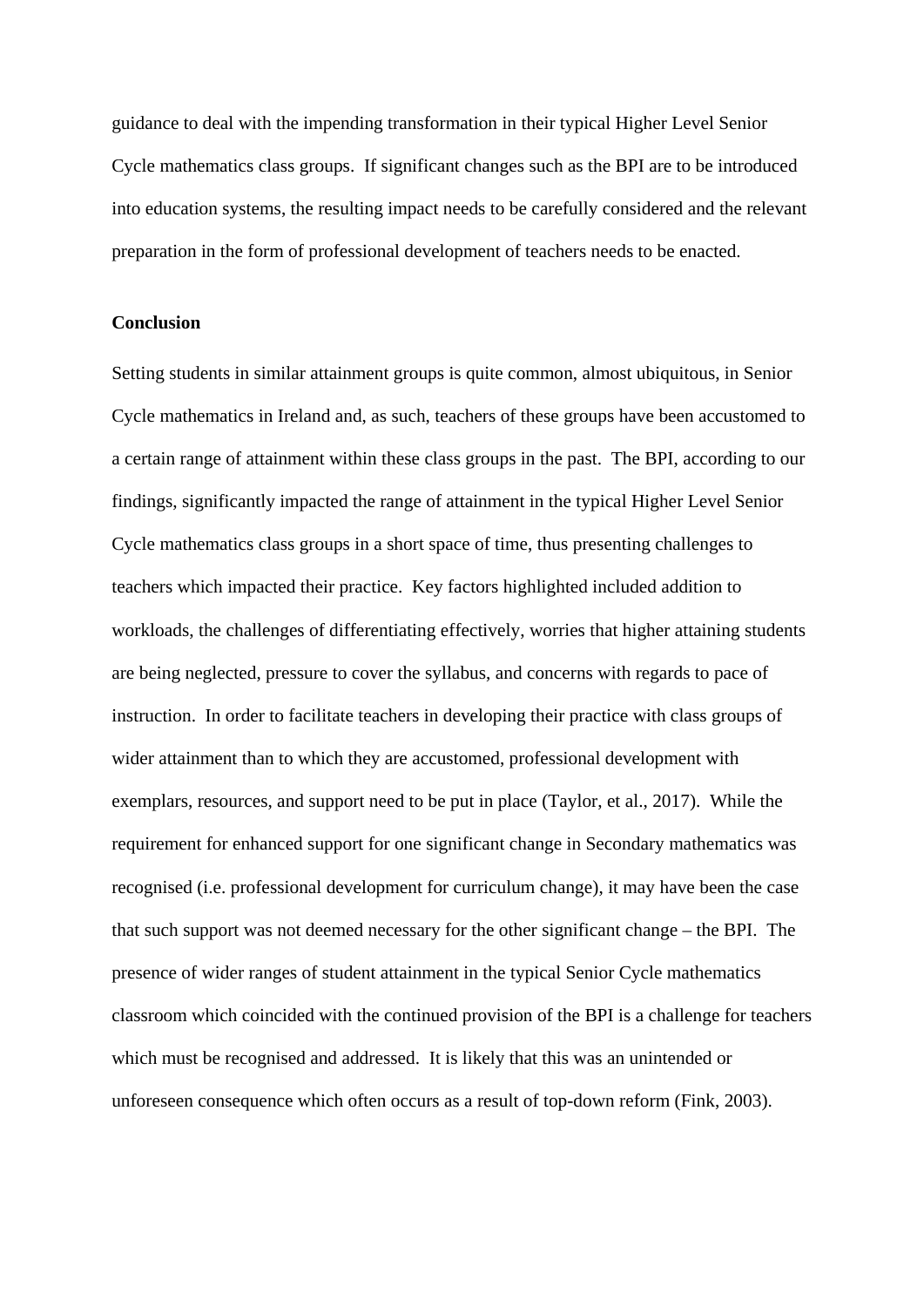While the BPI appears to have aided a significant increase in the proportion of students opting to study Higher Level mathematics for the Leaving Certificate examinations, the impact it has had on overall student attainment in mathematics upon completion of the Senior Cycle is questionable (Treacy, 2018). Similarly, teachers in this study regularly questioned the motivation and subsequent effort of some students as they believed them to be just 'hanging in' to achieve the bonus points. This would indicate that the extrinsic motivation to study advanced mathematics wrought by the BPI may be short lived. Taking into account the observed impact of extrinsic motivation on mathematics achievement in other studies (Murayama, et al., 2013; Zhu and Leung, 2011), this is somewhat expected.

Given the success of the New Zealand model (Hodgen et al. 2013), providing more choice for students at this level thereby promoting the study of advanced mathematics which is tailored to suit student needs may be a better route to improving mathematics participation and achievement in Ireland. However, with the proportion of students opting to study Higher Level mathematics for the Leaving Certificate examinations continuing to rise year on year, the full impact of the BPI and the means of adjustment by teachers, schools, and students is yet to be fully realised.

#### **Notes**

1. Schools in Ireland are given various different designations. Secondary schools are privately owned and managed while under the trusteeship of religious communities, boards of governors or individuals. Secondary schools typically receive a range of government grants and subsidies. Vocational schools and Community colleges are owned and run by local Education Training Boards. Vocational schools and Community colleges are managed by boards of management which typically comprise of parent, teacher, and community representatives. These schools are largely financed by the Department of Education and Skills. Comprehensive schools are managed by boards of management which typically comprise of parent, teacher, and community representatives. These schools are financed entirely by the Department of Education and Skills.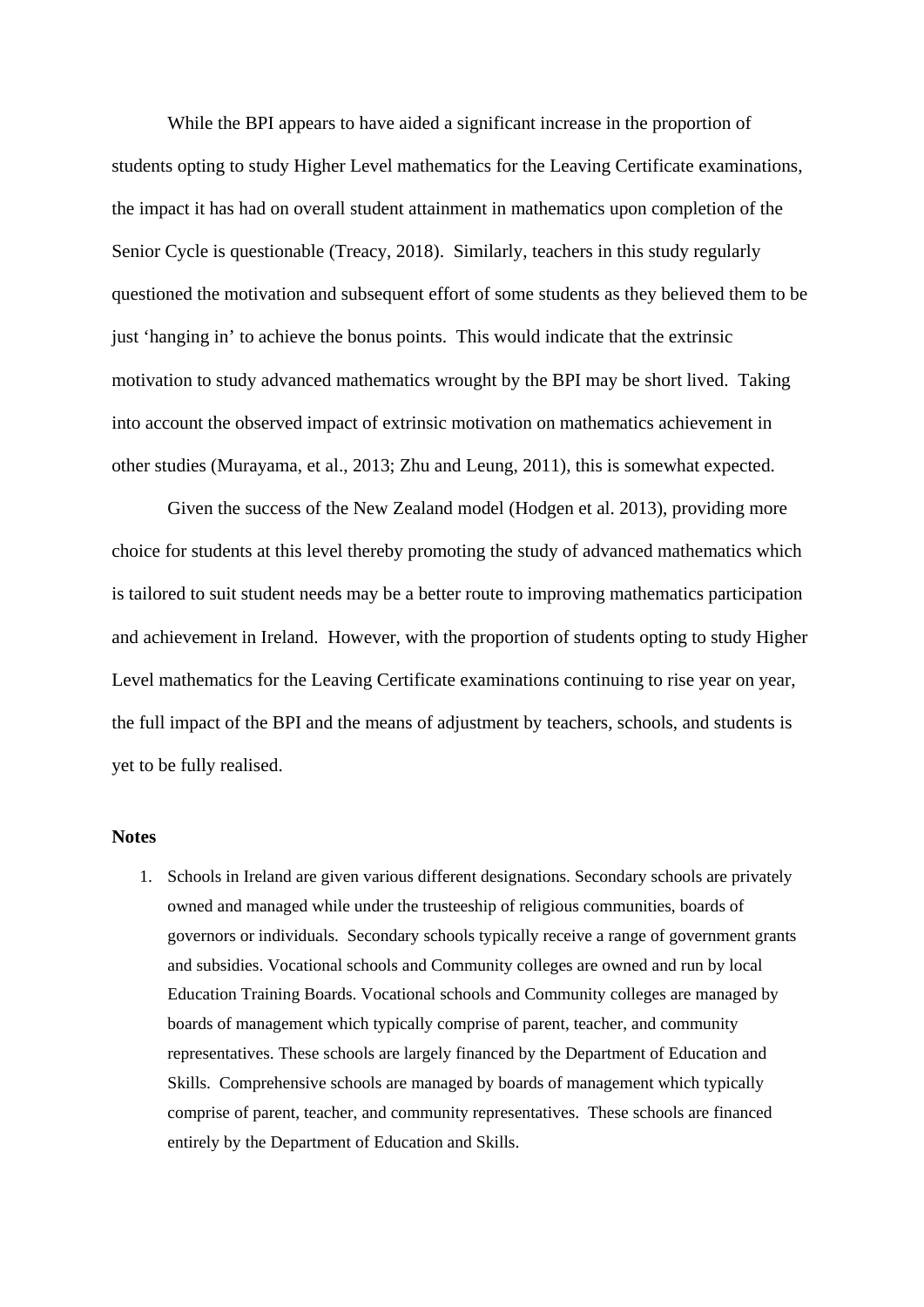# **Funding**

This work was supported by the Trinity College Dublin's Arts and Social Sciences Benefactions Fund.

# **Disclosure Statement**

No potential conflict of interest was reported by the authors.

# **References**

- Adkins, M., & Noyes, A. (2016). Reassessing the economic value of advanced level mathematics. *British Educational Research Journal, 42*(1), 93-116.
- Adkins, M., & Noyes, A. (2018). Do advanced mathematics skills predict success in biology and chemistry degrees? *International Journal of Science and Mathematics Education, 16*(3), 487-502.
- Archer, L., Francis, B., Miller, S., Taylor, B., Tereshchenko, A., Mazenod, A., . . . Travers, M. C. (2018). The symbolic violence of setting: A Bourdieusian analysis of mixed methods data on secondary students' views about setting. *British Educational Research Journal, 44*(1), 119-140.
- Bailey, B. (2000). The impact of mandated change on teachers. In N. Bascia & A. Hargreaves (Eds.), *The sharp edge of educational change* (pp. 112-128). London: Routledge Falmer.
- Boaler, J., & Wiliam, D. (2001). Setting, streaming and mixed-ability teaching. In J. Dillon (Ed.), *Becoming a Teacher: Issues in Secondary Teaching* (2nd ed., pp. 173-181). Maidenhead (UK): Open University Press.
- Boaler, J., Wiliam, D., & Brown, M. (2000). Students' experiences of ability groupingdisaffection, polarisation and the construction of failure. *British Educational Research Journal, 26*(5), 631-648.
- Braun, V., Clarke, V., & Terry, G. (2014). Thematic analysis. In Poul Rohleder & A. Lyons (Eds.), *Qualitative Research in Clinical and Health Psychology* (pp. 95-114). Basingstoke: Palgrave Macmillan.
- British Academy. (2015). *Count us in: Quantitative skills for a new generation*. Retrieved from: [https://www.thebritishacademy.ac.uk/sites/default/files/Count-Us-In-Full-](https://www.thebritishacademy.ac.uk/sites/default/files/Count-Us-In-Full-Report.pdf)[Report.pdf](https://www.thebritishacademy.ac.uk/sites/default/files/Count-Us-In-Full-Report.pdf)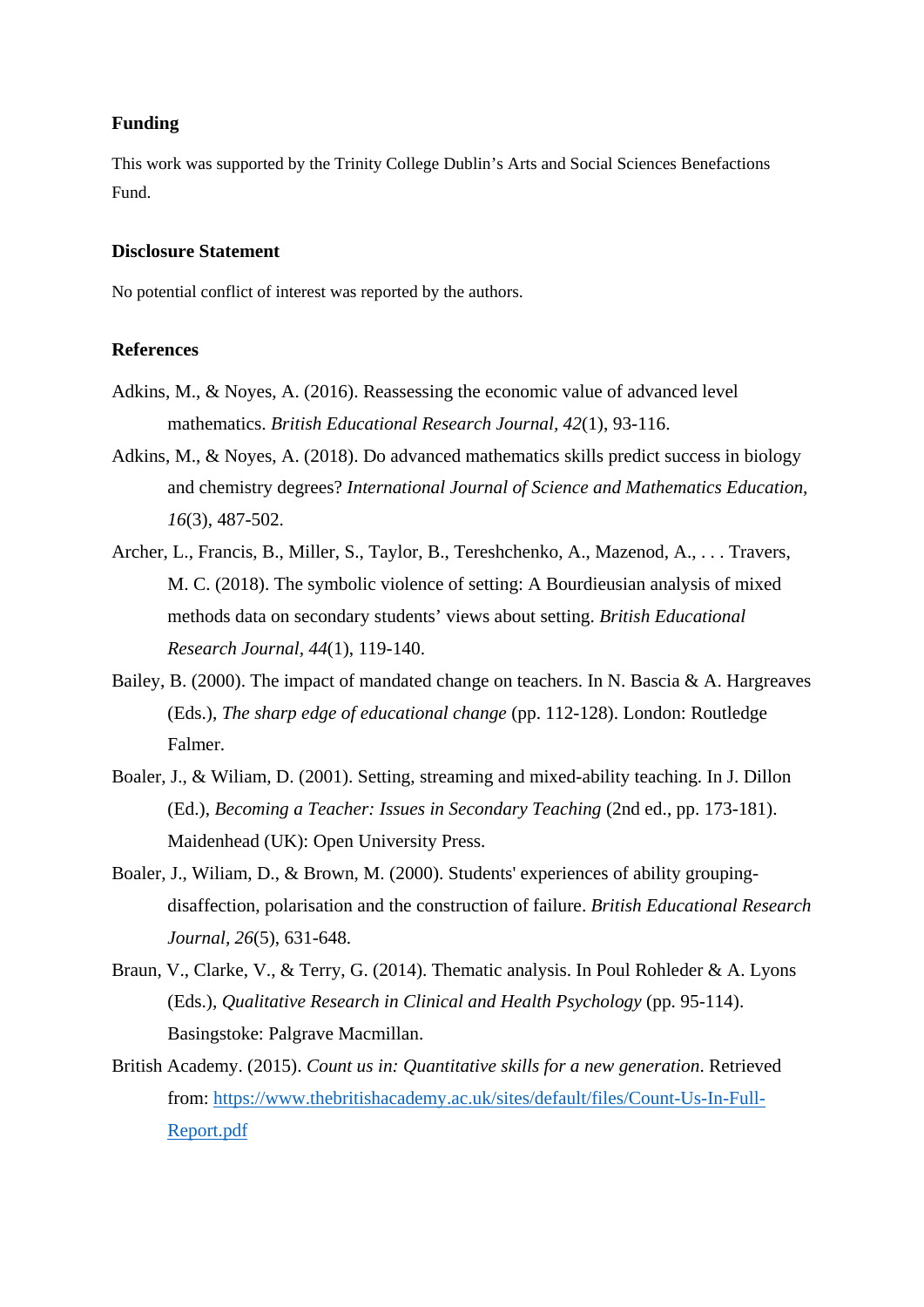- Caprile, M., Palmén, R., Sanz, P., & Dente, G. (2015). *Encouraging STEM studies for the labour market*. Retrieved from European Parliament website: [http://www.europarl.europa.eu/RegData/etudes/STUD/2015/542199/IPOL\\_STU\(2015](http://www.europarl.europa.eu/RegData/etudes/STUD/2015/542199/IPOL_STU(2015)542199_EN.pdf) [\)542199\\_EN.pdf](http://www.europarl.europa.eu/RegData/etudes/STUD/2015/542199/IPOL_STU(2015)542199_EN.pdf)
- Central Applications Office. (n.d.). Bonus Points for Higher Level Leaving Certificate Mathematics. Retrieved from: [http://www2.cao.ie/app\\_scoring/BonusPointsMathsWithExamples.pdf](http://www2.cao.ie/app_scoring/BonusPointsMathsWithExamples.pdf)
- Cohen, L., Manion, L., & Morrison, K. (2007). *Research Methods in Education* (6th ed.). Abingdon: Routledge.
- Collins, C. A., & Gan, L. (2013, February). *Does sorting students improve scores? An analysis of class composition* (Working Paper 18848). Cambridge, MA:NBER. Retrieved from National Bureau of Economic Research website: <https://www.nber.org/papers/w18848.pdf>
- Department of Education and Skills. (2010). *Report of the project maths implementation support group*. Dublin: DES. Retrieved from: [https://www.education.ie/en/Publications/Policy-Reports/Report-of-the-Project-](https://www.education.ie/en/Publications/Policy-Reports/Report-of-the-Project-Maths-Implementation-Group.pdf)[Maths-Implementation-Group.pdf](https://www.education.ie/en/Publications/Policy-Reports/Report-of-the-Project-Maths-Implementation-Group.pdf)
- Department of Education and Skills. (2016). *Action Plan for Education 2016-2019*. Dublin: DES. Retrieved from: [https://www.education.ie/en/Publications/Corporate-](https://www.education.ie/en/Publications/Corporate-Reports/Strategy-Statement/Department-of-Education-and-Skills-Strategy-Statement-2016-2019.pdf)[Reports/Strategy-Statement/Department-of-Education-and-Skills-Strategy-Statement-](https://www.education.ie/en/Publications/Corporate-Reports/Strategy-Statement/Department-of-Education-and-Skills-Strategy-Statement-2016-2019.pdf)[2016-2019.pdf](https://www.education.ie/en/Publications/Corporate-Reports/Strategy-Statement/Department-of-Education-and-Skills-Strategy-Statement-2016-2019.pdf)
- Department of Education and Skills. (2017). *STEM Education Policy Statement 2017-2026*. Dublin: DES. Retrieved from: [https://www.education.ie/en/The-Education-](https://www.education.ie/en/The-Education-System/STEM-Education-Policy/stem-education-policy-statement-2017-2026-.pdf)[System/STEM-Education-Policy/stem-education-policy-statement-2017-2026-.pdf](https://www.education.ie/en/The-Education-System/STEM-Education-Policy/stem-education-policy-statement-2017-2026-.pdf)
- Dolton, P. J., & Vignoles, A. (2002). The return on post–compulsory school mathematics study. *Economica, 69*(273), 113-142.
- Fink, D. (2003). The law of unintended consequences: The 'real'cost of top-down reform. *Journal of Educational Change, 4*(2), 105-128.
- Francis, B., Archer, L., Hodgen, J., Pepper, D., Taylor, B., & Travers, M.-C. (2017). Exploring the relative lack of impact of research on 'ability grouping'in England: A discourse analytic account. *Cambridge Journal of Education, 47*(1), 1-17.
- Fullan, M. (2012). *Change forces: Probing the depths of educational reform* London: Routledge.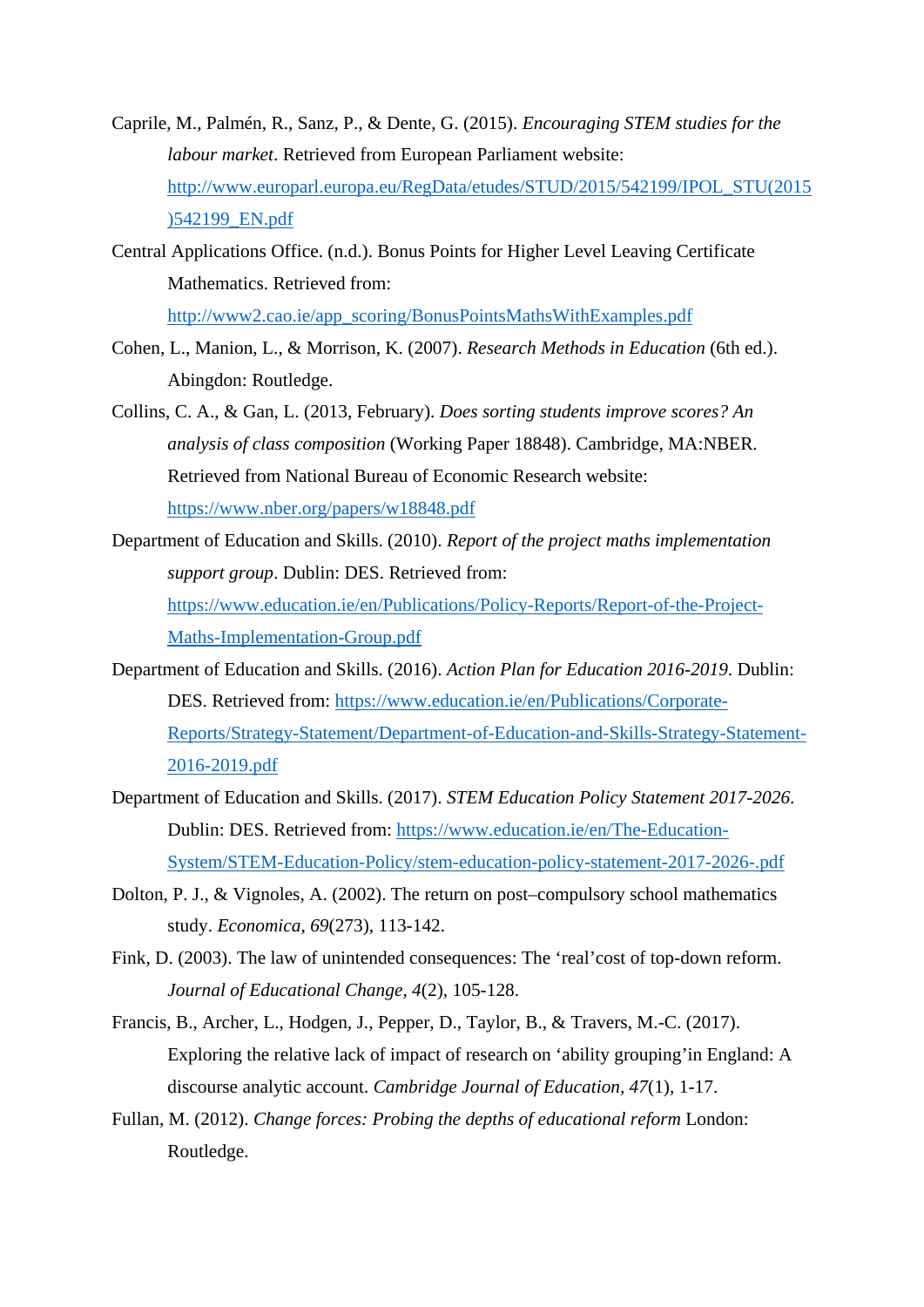- Grannell, J., Barry, P., Cronin, M., Holland, F., & Hurley, D. (2011). *Interim report on project maths*. Retrieved from University College Cork website: <https://www.ucc.ie/en/media/academic/maths/InterimReportonProjectMaths.pdf>
- Guerrero, S. (2014). Teacher Change and Project Maths: Implications and lessons learned. *Bulletin of the Irish Mathematical Society,* (74), 27-66.
- Hillman, J. (2014). *Mathematics after 16: the state of play, challenges and ways ahead* London: Nuffield Foundation.
- Hine, G. (2019). Reasons why I didn't enrol in a higher-level mathematics course: Listening to the voice of Australian senior secondary students. *Research in Mathematics Education*, 1-19.
- Hoban, R. A., Finlayson, O. E., & Nolan, B. C. (2013). Transfer in chemistry: a study of students' abilities in transferring mathematical knowledge to chemistry. *International Journal of Mathematical Education in Science and Technology, 44*(1), 14-35.
- Hodgen, J., Foster, C., Marks, R., & Brown, M. (2018). *Evidence for Review of Mathematics Teaching: Improving Mathematics in Key Stages Two and Three: Evidence Review*. London: Education Endowment Foundation. Retrieved from the Education Endowment Foundation website: [https://educationendowmentfoundation.org.uk/evidence-summaries/evidence](https://educationendowmentfoundation.org.uk/evidence-summaries/evidence-reviews/improving-mathematics-in-key-stages-two-and-three)[reviews/improving-mathematics-in-key-stages-two-and-three](https://educationendowmentfoundation.org.uk/evidence-summaries/evidence-reviews/improving-mathematics-in-key-stages-two-and-three)
- Hodgen, J., Marks, R., & Pepper, D. (2013). *Towards universal participation in post-16 mathematics: lessons from high-performing countries*. London: The Nuffield Foundation. Retrieved from the Education Endowment Foundation website: [http://www.nuffieldfoundation.org/sites/default/files/files/Towards\\_universal\\_particip](http://www.nuffieldfoundation.org/sites/default/files/files/Towards_universal_participation_in_post_16_maths_v_FINAL.pdf) [ation\\_in\\_post\\_16\\_maths\\_v\\_FINAL.pdf](http://www.nuffieldfoundation.org/sites/default/files/files/Towards_universal_participation_in_post_16_maths_v_FINAL.pdf)
- Lepper, M. R. (1988). Motivational considerations in the study of instruction. *Cognition and instruction, 5*(4), 289-309.
- Linchevski, L., & Kutscher, B. (1998). Tell me with whom you're learning, and I'll tell you how much you've learned: Mixed-ability versus same-ability grouping in mathematics. *Journal for research in mathematics education, 29*(5), 533-554.
- Middleton, J. A., & Spanias, P. A. (1999). Motivation for achievement in mathematics: Findings, generalizations, and criticisms of the research. *Journal for research in mathematics education, 30*(1), 65-88.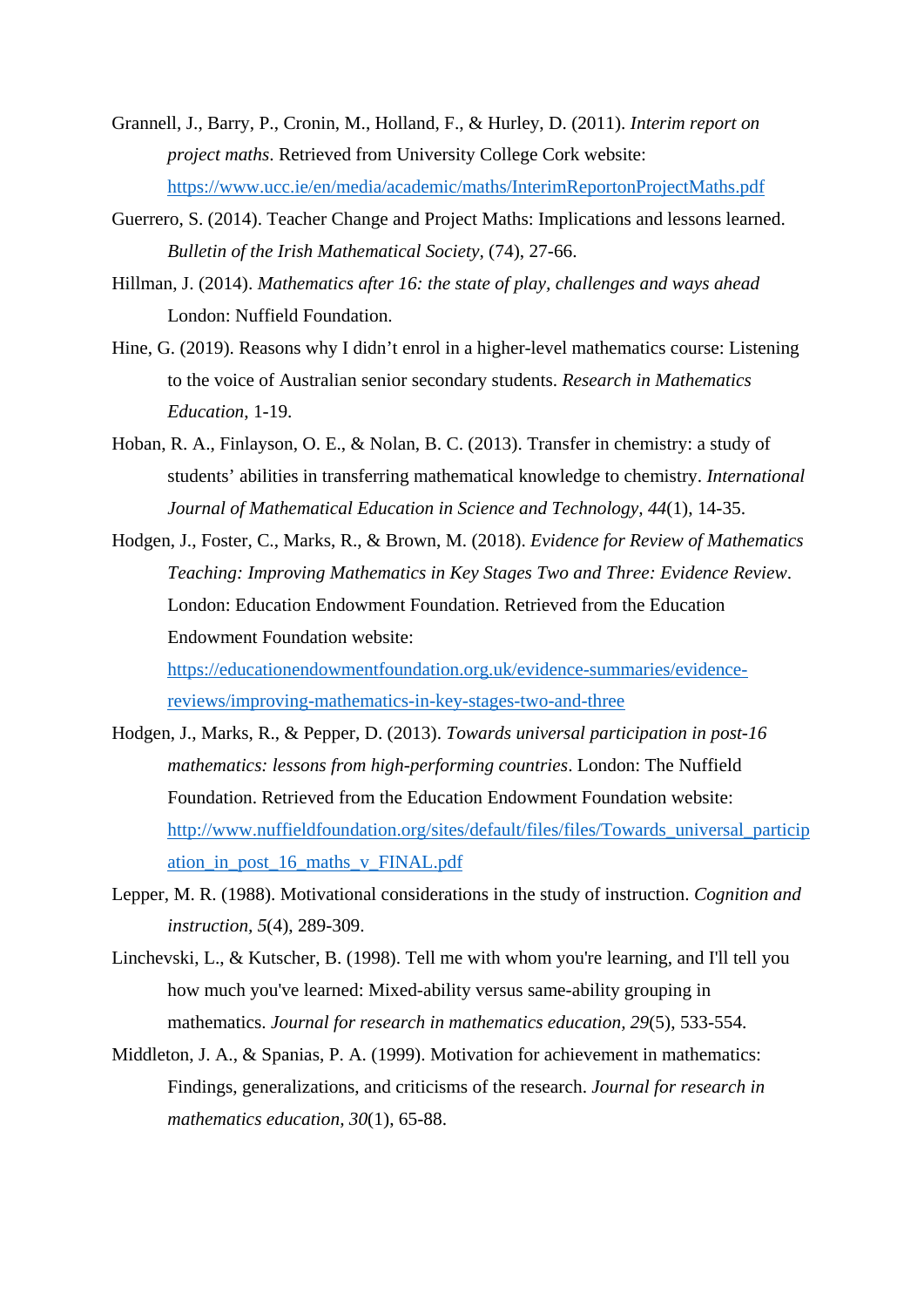- Murayama, K., Pekrun, R., Lichtenfeld, S., & Vom Hofe, R. (2013). Predicting long‐term growth in students' mathematics achievement: The unique contributions of motivation and cognitive strategies. *Child development, 84*(4), 1475-1490.
- NCCA. (2012). *Project Maths: Responding to current debate*. Dublin, Ireland: NCCA. Retrieved from [https://www.ncca.ie/media/2275/project-maths-responding-to-current](https://www.ncca.ie/media/2275/project-maths-responding-to-current-debate.pdf)[debate.pdf](https://www.ncca.ie/media/2275/project-maths-responding-to-current-debate.pdf)
- Noyes, A., & Adkins, M. (2016). Studying advanced mathematics in England: findings from a survey of student choices and attitudes. *Research in Mathematics Education, 18*(3), 231-248.
- Noyes, A., Wake, G., & Drake, P. (2011). Widening and increasing post-16 mathematics participation: pathways, pedagogies and politics. *International Journal of Science and Mathematics Education, 9*(2), 483-501.
- Oldham, E. (2001). The culture of mathematics education in the Republic of Ireland: Keeping the faith? *Irish Educational Studies, 20*(1), 266-277.

Schoenfeld, A. H. (2004). The math wars. *Educational Policy, 18*(1), 253-286.

- Smith, A. (2017). *Report of Professor Sir Adrian Smith's review of post-16 mathematics*. London: Department for Education. Retrieved from [https://www.gov.uk/government/publications/smith-review-of-post-16-maths-report](https://www.gov.uk/government/publications/smith-review-of-post-16-maths-report-and-government-response)[and-government-response](https://www.gov.uk/government/publications/smith-review-of-post-16-maths-report-and-government-response)
- Smyth, E., Dunne, A., Darmody, M., & McCoy, S. (2007). *Gearing up for the exam?: The experience of junior certificate students.* Dublin: The Liffey Press in association with the ESRI.
- State Examinations Commission. (2015). *Leaving Certificate Examination 2015 Mathematics*. Retrieved from: [https://www.examinations.ie/misc-doc/EN-EN-](https://www.examinations.ie/misc-doc/EN-EN-53913274.pdf)[53913274.pdf](https://www.examinations.ie/misc-doc/EN-EN-53913274.pdf)
- State Examinations Commission. (2018). State examinations statistics. Retrieved from: <https://www.examinations.ie/statistics/>
- Taylor, B., Francis, B., Archer, L., Hodgen, J., Pepper, D., Tereshchenko, A., & Travers, M.- C. (2017). Factors deterring schools from mixed attainment teaching practice. *Pedagogy, Culture & Society, 25*(3), 327-345.
- Treacy, P. (2018). Incentivizing advanced mathematics study at upper secondary level: the case of bonus points in Ireland. *International Journal of Mathematical Education in Science and Technology, 49*(3), 417-436.